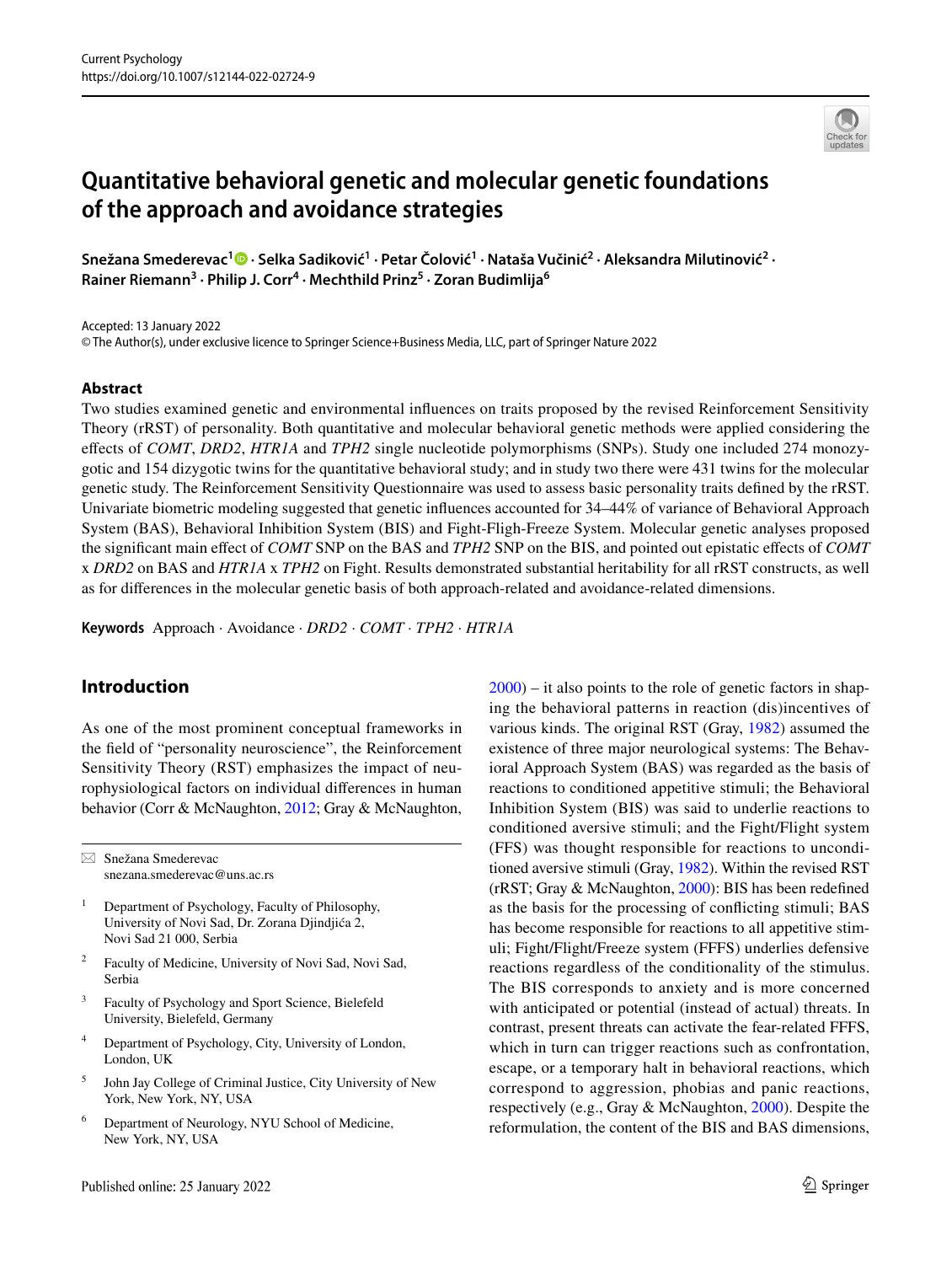which were most used in previous research, has not been substantially altered. Namely, BAS in rRST remains a system associated with impulsivity, and BIS system associated with anxiety.

In this study, the RSQ (Smederevac et al., [2014\)](#page-14-0) was used, which was previously validated in several studies, focusing on various issues: distinguishing between anxiety and fear (Mihić et al., [2015\)](#page-13-2), experimental approach to social anxiety (Ranđelović et al., [2018\)](#page-14-1), prisoners' personality prototypes (Mitrović et al., [2014\)](#page-13-3), and psychological response to the Covid 19 pandemic (Sadiković et al., [2020\)](#page-14-2).

Certain conceptual similarities between the dimensions, regardless of questionnaires (Corr & Cooper, [2016;](#page-12-1) Jackson, [2009](#page-13-4); Reuter et al., [2015](#page-14-3); Smederevac et al., [2014](#page-14-0)) lead to their non-orthogonal relationship, resulting in medium correlations between BAS and Fight, as well as between BIS, Flight and Freeze, which correspond to a broader approachavoidance strategies (Corr & McNaughton, [2012\)](#page-12-0).

So far, no quantitative behavioral genetic study has assessed rRST personality factors, and molecular genetic studies have seldom been conducted (Reuter et al., [2006](#page-14-4); Reuter et al., [2015\)](#page-14-3) Only one longitudinal twin study (Takahashi et al., [2007](#page-14-5)) has addressed stability and change of genetic and environmental factors underlining BIS and BAS using the BIS/BAS scale (Carver & White, [1994\)](#page-12-2), related to original RST. Results showed that the phenotypic manifestations of BIS and BAS are afected primarily by non-shared environmental factors (proportion of explained variance spanning 66–67% for BIS and 65–72% for BAS), and to a lesser extent by additive genetic factors (33–34% for BIS and 28–35% for BAS). Although this study used the BIS/BAS scales, their content has not been substantially changed in the rRST and these results can be considered highly relevant, but have not been replicated so far. However, several behavioral genetic studies have examined personality traits that are similar to the RST/rRST constructs, by name or by content. In these cases, additive genetic infuences were estimated at approximately: 38–45% for impulsivity (e.g., Bezdjian et al., [2011](#page-12-3)) which represents the basic content of BAS; 47% for direct assault, an aspect of aggressiveness (e.g., Coccaro et al., [1993\)](#page-12-4) related to the Fight; 40–55% for anxiety (e.g., Gagne et al., [2016\)](#page-12-5) which is the basic content of the BIS; 0–71% for fears and specifc phobias (e.g., Houtem et al., [2013](#page-13-5)), depending on particular types; 35–45% for fear conditioning (e.g., Hettema et al., [2003](#page-13-6)); and 43% for panic disorder (e.g., Bienvenu et al., [2011\)](#page-12-6) which is associated with Freeze.

Molecular genetic studies on RST constructs have demonstrated relations of diferent gene polymorphisms to personality traits (Montag et al., [2010](#page-14-6); Pecina et al., [2013;](#page-14-7) Reuter et al., [2006;](#page-14-4) Smillie et al., [2010;](#page-14-8) Tunbridge et al., [2019\)](#page-14-9), producing inconsistent results (Johnson et al., [2016](#page-13-7)). In the present study, *DRD2* (rs1800497), *COMT* (rs4680), *HTR1A* (rs6295) and *TPH2* (rs4570625) genes, most commonly associated with responses to rewards and punishments, as the core concepts of rRST, were selected. *DRD2* and *COMT* genes are predominantly expressed in the brain tissue of cortex, as receptors (e.g., Pecina et al., [2013](#page-14-7)) and enzymes (e.g., Chen et al., [2011](#page-12-7)) involved in dopaminergic pathways, regulating dopamine concentration (Smillie et al., [2010](#page-14-8); Tsuchimine et al., [2012\)](#page-14-10) and degradation (DeYoung et al., [2011;](#page-12-8) Tunbridge et al., [2019](#page-14-9)). On the other hand, *HTR1A* and *TPH2* genes are involved in serotonergic system, and expressed in the brain tissue, regulating serotonin biosynthesis, as serotonin enzymes (e.g., Aoki et al., [2010;](#page-12-9) Lehto et al., [2015\)](#page-13-8), and transmission (e.g., Benko et al., [2010\)](#page-12-10), as receptors of serotonin (e.g., Koller et al., [2006\)](#page-13-9).

One of the key genes that seems to contribute to the variation in the reward and emotional processing is a D2 receptor gene (*DRD2*), member of D2 family, located on chromosome 11q22-q23, and highly expressed in striatum and prefrontal cortex (e.g., Pecina et al., [2013\)](#page-14-7). Reward is governed by the mesolimbic reward system that involves dopaminergic pathways, *DRD2* variation explained only 2.5% of the variance in Extraversion (Smillie et al., [2010\)](#page-14-8), and that exclusively male carriers of *DRD2/ANKK1* A1 allele scored higher in reward dependence, related to BAS. More revealing interactions of the *DRD2* with other genes, such as *COMT*, have shown more convincing relations with impulsiveness, reward responsiveness and related behaviors (Reuter et al., [2006](#page-14-4)). Aluja et al. ([2019](#page-12-11)) showed that *DRD2* gene, along with other genes on dopaminergic pathway, explain around 14.5% of Sensation Seeking.

The catechol-O-methyltransferase (*COMT*) gene, located on chromosome 22q11-q12, has a substantial role in the enzymatic degradation of adrenaline, noradrenaline, and dopamine (Akil et al., [2003](#page-12-12); Chen et al., [2011\)](#page-12-7). Although the *COMT* gene contains numerous polymorphisms, one of the most studied is Val 158Met (rs4680), which encodes three possible genotypes: Val/Val, Met/Val, and Met/Met. Previous studies (e.g., Chen et al., [2011\)](#page-12-7) suggested that Met carriers showed lower activity of *COMT* enzyme for around 30–35% in prefrontal cortex, resulting in increased dopa-mine concentration (e.g., Demetrovics et al., [2010\)](#page-12-13).

Kotyuk et al. [\(2015\)](#page-13-10) showed that carriers of the Val/Val genotype have lower mean scores on neuroticism, related to BIS, and higher mean scores on agreeableness, related to Fight, as compared with carriers of the Met/Met or Met/Val genotypes. On the other hand, some other studies showed that Met carriers have higher anxiety (Valeeva et al., [2020\)](#page-14-11) and lower extraversion (Hoth et al., [2006\)](#page-13-11), but only in female sample, whereas results were opposite in men sample: Val carriers showed higher negative emotionality (Chen et al., [2011\)](#page-12-7) and lower extraversion (Demetrovics et al., [2010\)](#page-12-13) which correspond to BIS and BAS, respectively.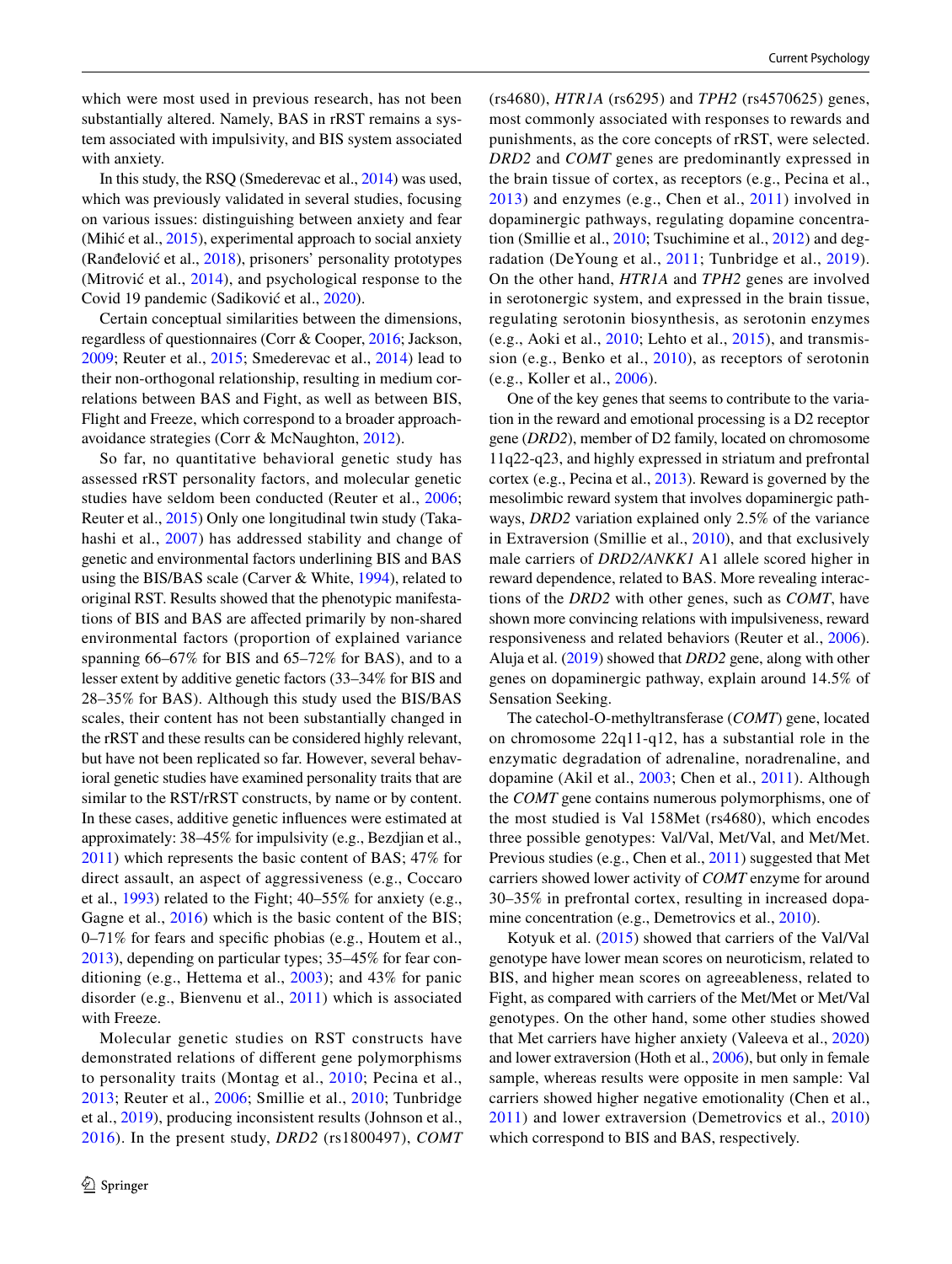Despite inconsistent results, studies conducted so far provide sufficient evidence for the view that *COMT* Val-allele is usually associated with an advantage in emotional and the Met-allele in cognitive processing (for further details see Mier et al., [2010](#page-13-12)). Relying on these fndings, Goldman et al. ([2005](#page-13-13)) postulated the Warrior–Worrier hypothesis, which posits a cognitive/emotional trade-off, connecting Warrior strategy with Val allele, and Worrier strategy with Met allele.

Within the RST framework, previous studies have shown that higher BAS scores, in particular on the 'Drive' and 'Fun-seeking' factors of the Carver and White [\(1994\)](#page-12-2) BIS/ BAS Scales, are associated with low *COMT* activity and high *DRD2* receptor density, but also with high *COMT* activity and low *DRD2* receptor density (Reuter et al., [2006](#page-14-4)). Reuter et al. postulated the *COMT–DRD2* Equilibrium Model of Positive Emotionality, explaining these patterns of alleles which were associated with behavioral approach and PEM (Reuter et al., [2006](#page-14-4)). This *COMT* and *DRD2* epistasis efect has been confrmed in studies of cognitive processes (e.g., Garcia-Garcia et al., [2011\)](#page-12-14), while it has not been con-firmed in a sample of depressed patients (Light et al., [2007](#page-13-14)).

The serotonergic system has an important role in the regulation of anxiety and depression (Whisman et al., [2011](#page-14-12)), as well as impulsivity and aggressive behavior (Nelson & Trainor, [2007\)](#page-14-13). *HTR1A* receptor (*5-HT1A*) is the major autoreceptor on serotonergic raphe neurons, and its gene *HTR1A* is located on human chromosome 5q12.3. Several studies have demonstrated that G variant of the *HTR1A* polymorphism is associated with depression, suicidality, and PTSD (Goçi Uka et al., [2019;](#page-12-15) Lemonde et al., [2003\)](#page-13-15), anxiety (Strobel et al., [2003](#page-14-14)), aggression (Witte et al., [2009\)](#page-14-15) and general amygdala reactivity (e.g., Kalbitzer et al., [2009](#page-13-16)). Some studies suggested that G carriers are showing higher scores on Neuroticism (Schinka et al., [2004\)](#page-14-16) and even impulsivity (e.g., Gray et al., [2018](#page-13-17)), but other studies did not report these connections (e.g., Kalbitzer et al., [2009](#page-13-16); Koller et al., [2006\)](#page-13-9).

Tryptophan hydroxylase-2 (*TPH2*) is the rate-limiting neuron-specifc isoform catalyzing the rate-limiting step in biosynthesis of 5-HT in the brain, and its gene *TPH2* is located on chromosome 12q21. This gene has an important role in regulation of the serotonergic system (Kautzky et al., [2019\)](#page-13-18), aggressive behavior, cognitive control, and emotional regulation (Lehto et al., [2015;](#page-13-8) Waider et al., [2011](#page-14-17)). It is shown that certain allelic forms could promote lower anxiety, impulsivity, and aggressiveness (Laasa et al., [2017](#page-13-19)), but results are inconsistent (Gutknecht et al., [2007](#page-13-20)). Previous studies demonstrated the correlation between amygdala–hippocampus connectivity and BIS system in individuals homozygous for the *TPH2* G allele (Hahn et al., [2013](#page-13-21)). Moreover, the T allele of *TPH2* (rs4570625) is hypothesized to be associated with reduced serotonin levels. One meta-analysis (Lehto et al., [2015](#page-13-8)) showed that there are epistatic efects of *HTR1A* and *TPH2* genes on Conscientiousness.

# **Current Study**

This study relies on an approach of combining quantitative and molecular genetic design to delineate causal pathways underlying approach and avoidance strategies, arising from rRST (Corr & McNaughton, [2012](#page-12-0)).

Here we examine the behavioral genetic and molecular genetic bases of the rRST personality traits, measured by the RSQ (Smederevac et al., [2014\)](#page-14-0) – these diferent analyses were performed on the almost same twin sample in two diferent studies. Namely, the only diferences in the samples were caused by the missing a few genotypic data. Since there are phenotypic similarities between approach-related traits, such as BAS and Fight, as well as avoidance-related traits, such as BIS, Flight and Freeze (Corr & Cooper, [2016](#page-12-1); Reuter et al., [2015](#page-14-3); Smederevac et al., [2014](#page-14-0)), we have examined genetic and environmental factors that might provide a further explanation of their neurophysiologic and genetic foundations. Using a multivariate Cholesky decomposition twin model to partition covariation into genetic and environmental components, we examined the degree to which the genes and environment contribute to the overlap between the traits. We were particularly interested in determining the degree to which the genetic infuences on traits would be entirely accounted for by common genetic factors or whether some proportion of the genetic infuence would be specifc. We hypothesized that rRST traits, in addition to common genetic, would have specifc sources of genetic and environmental variance, which may facilitate empirical evidence for their hierarchical structure.

Next, we have examined the possible association between *COMT* rs4680, *DRD2* rs1800497, *HTR1A* rs6295 and *TPH2* rs4570625 gene polymorphisms and BIS, BAS, and FFFS. Despite the inconsistent results regarding the molecular genetic basis of personality traits (Johnson et al., [2016](#page-13-7)), we hypothesized that the dopamine related *DRD2* and *COMT* genes would form the basis for the approach-related behavior, such as BAS and Fight, while *HTR1A* and *TPH2* genes, as regulators of serotonin level would be important for both approach and avoidance strategies. Dopaminergic pathways are regulating approach behaviors through reward processing (e.g., Aarts et al., [2010](#page-12-16)) and incapability to learn from punishments (e.g., Whitmer & Gotlib, [2012\)](#page-14-18), which are the distinctive features of BAS and Fight. Besides the main efects, we hypothesized the interaction of dopamine genes on BAS, which would be an extremely important replication of previous fndings (Reuter et al., [2006](#page-14-4)).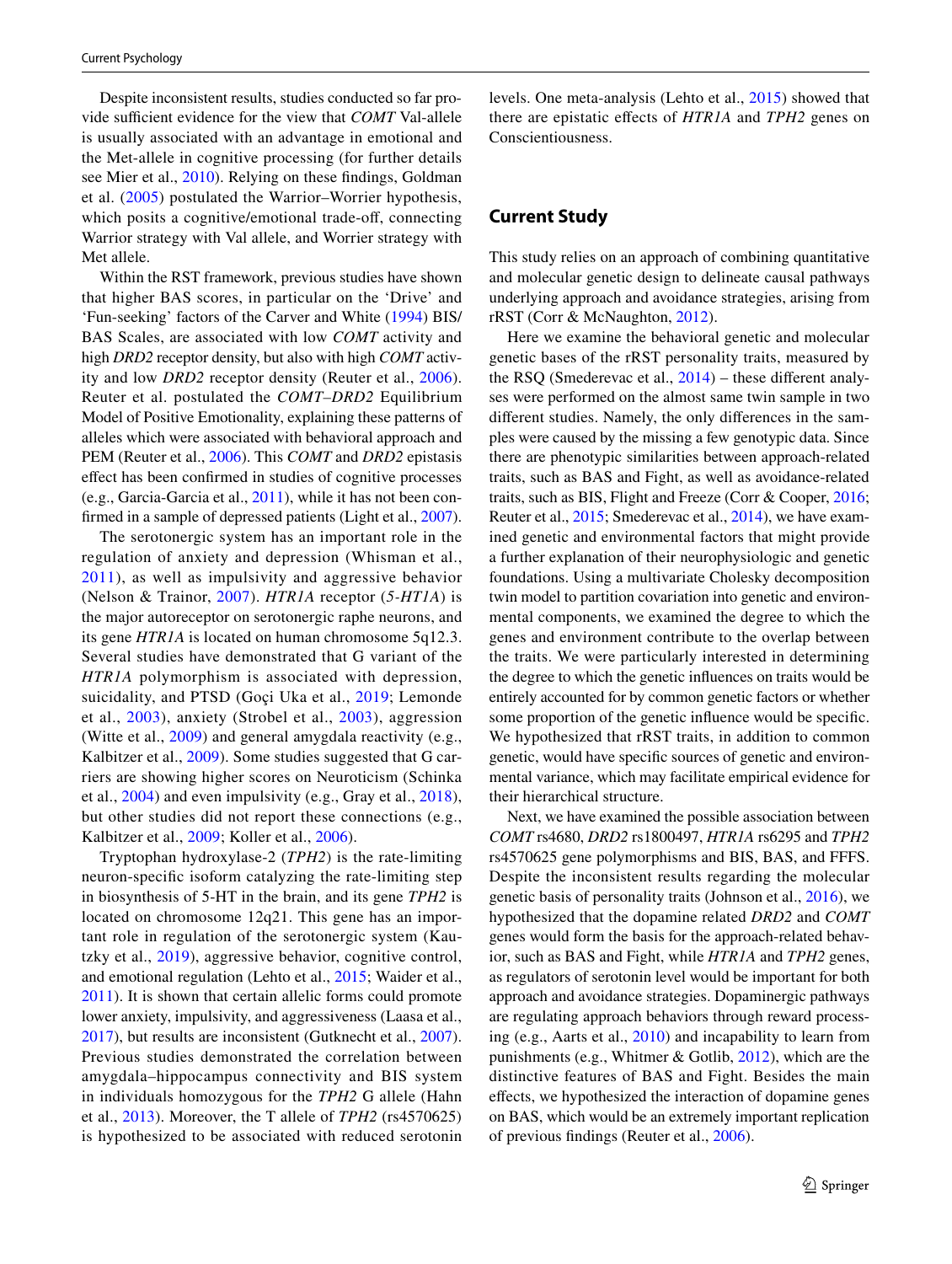On the other hand, increasing in serotonin transmission contributes cognitive fexibility and approaching behaviors, but decreasing could lead to higher sensibility to environments, stress, and avoidance behaviors (e.g., Goçi Uka et al., [2019](#page-12-15); Kalbitzer et al., [2009](#page-13-16)). Therefore, the main efects of *HTR1A* and *TPH2* on the avoidance strategies, covered by the BIS, Flight and Freeze, are expected.

We do not have specifc hypotheses about the interaction of serotonin genes since previous research has mainly examined their common additive efects on traits related to emotional regulation (Pearson et al., [2014](#page-14-19); Spagnolo et al., [2020](#page-14-20)). Namely, although previous fndings indicate robust efects of *HTR1A* and *TPH2* genes on anxiety and depressive responses (Alqahtani et al., [2020](#page-12-17); Mandelli et al., [2012](#page-13-22)), which corresponds to BIS, their role in the regulation of behaviors associated with lack of control should not be neglected (Juhasz et al., [2009;](#page-13-23) Pearson et al., [2014\)](#page-14-19). In other words, previous fndings imply that examination of the role of serotonin genes should not be limited to avoidance strategies.

## **Method**

#### **Procedure and Sample**

The Serbian Twin Registry has data on 1654 participants. The entire procedure for testing and collecting data is described elsewhere (Smederevac et al., [2019](#page-14-21)). Participation was voluntary and participants signed informed consent. The research was approved by the Institutional Ethical Committee (approval certificate: http://psihologija.ff.uns.ac.rs/etika/? [odobreno=20111020000004\\_e1b8](http://psihologija.ff.uns.ac.rs/etika/?odobreno=20111020000004_e1b8)).

The participants with substantial amounts of missing data (e.g. missing responses to a more than a third of a questionnaire items) were removed from the sample before the analyses. Missing data were replaced using the full-information maximum likelihood procedure, as mentioned in Brown [\(2015\)](#page-12-18) and implemented in Rosseel ([2012](#page-14-22)).

This study covers both the quantitative behavioral genetic and molecular genetic aspects of the rRST dimensions in the same sample of adult twins. However, due to missing data, there are small diferences in sample size in these two analyses. In the quantitative behavioral genetic analysis, participants were 274 monozygotic twins (60 males, 212 females), age ranged 17 to 60 ( $M = 26.04$ ; SD = 8.44); and 154 dizygotic twins (55 males and 98 females) age ranged 17 to 48 ( $M = 22.91$ ; SD = 6.05).

The initial sample in molecular genetic analyses consisted of 433 twins (25.4% males and 73.4% females) age ranged from 17 to 60 ( $M = 24.69$ ,  $SD = 7.71$ ). After excluding participants with inappropriate buccal swab, the fnal sample consisted of 431 twins for *COMT* and *DRD2* genes, 423 for *HTR1A* and 390 for *TPH2* gene. We considered it more appropriate to use all available data than to throw out useful data for the same number of subjects into all analyzed gene polymorphisms.

The determination of zygosity was conducted using a DNA buccal swab analysis. Buccal swabs were tested using short tandem repeat (STR) megaplex kits, either Investigator 24plex GO! (Qiagen®, Valencia, CA, USA). Kit detects 21 autosomal and two gender markers, Amelogenin and DYS391. Samples with partial profles were interpreted if at least 10 loci had results. Both quantitative behavioral genetic and molecular genetic datasets are deposited at OSF ([https://](https://osf.io/csh23/) [osf.io/csh23/](https://osf.io/csh23/)).

#### **Measures**

Reinforcement Sensitivity Questionnaire (RSQ; Smederevac et al., [2014](#page-14-0)) is based on the Revised Reinforcement Sensitivity Theory (Gray & McNaughton, [2000\)](#page-13-0). It contains 29 items on fve scales: Behavioral inhibition system - BIS (7 items,  $\alpha = .85$ ), Behavioral activation system - BAS (6 items,  $\alpha = .76$ ), Fight, Flight and Freeze system (with 5 items each,  $\alpha = .81, .69, .86$ , respectively). Items are rated on a four-point Likert scale (from 1 = *completely disagree* to 4 = *completely agree*).

## **Genotyping of** *DRD2***,** *COMT***,** *HTR1A* **and** *TPH2* **Polymorphisms**

DNA was extracted using standard DNA extraction techniques (QIAgen®, Hilden, Germany) as recommended by the manufacturer. The genotyping of the *DRD2* gene (rs1800497), *COMT* gene (rs4680), *TPH2* gene (rs4570625) and *HTR1A* (rs6295) was carried out using TaqMan assays (TaqMan SNP, Applied Biosystems®, Warrington, UK), as recommended by the manufacturer. The TaqMan SNP Genotyping Assays uses TaqMan 5′ -nuclease chemistry for amplifying and detecting specifc polymorphisms in purifed genomic DNA samples and takes advantage of minor groove-binding probes for superior allelic discrimination. The SNP Genotyping Assays contain a VIC-dye-labelled probe, FAM-dye-labelled probe with two target-specifc primers. PCR was performed using 10 ng of genomic DNA together with 1 μl TaqMan Genotyping assay and 12.5 μl of genotyping master mix in fnal 25 μl reaction on a 96-well plate using ABI Prism 7500 Fast PCR device (Applied Biosystems®, Foster City, California, USA). *DRD2*, *COMT*, *TPH2* and *HTR1A* alleles with the specifc fuorescence curves were detected and analyzed using the 7500 System SDS program, integrated into the ABI Prism 7500 Fast PCR device.

The *COMT* rs4680 gene polymorphism was initially defned by 3 groups: 130 high activity homozygotes (Met/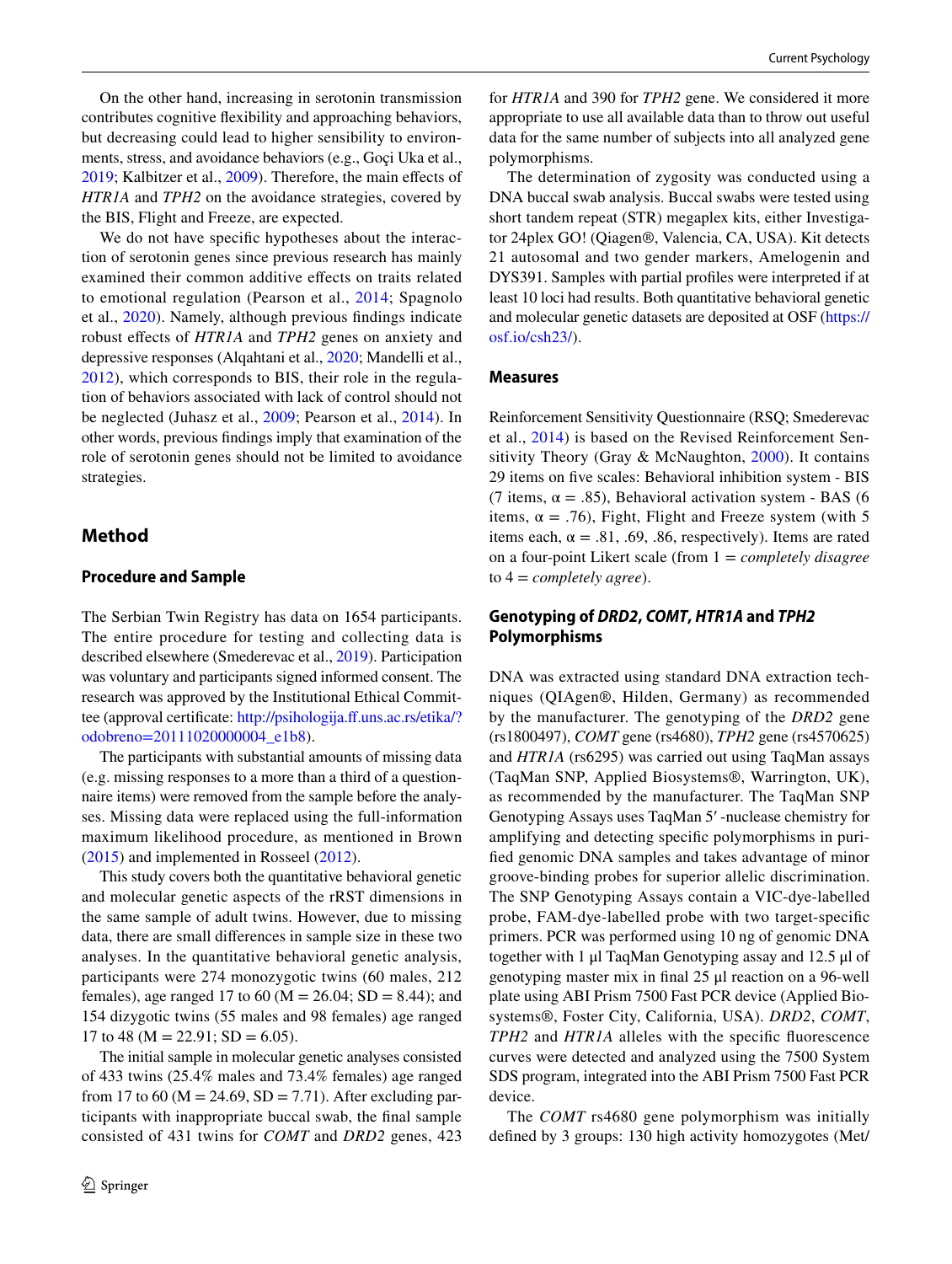Met), 224 intermediate heterozygotes (Met/Val) and 77 low activity homozygotes (Val/Val) (Table [1](#page-4-0)). Val/Val and Met/ Val genotypes were combined into a single group (Val+) with 301 participants, while Met/Met formed Met+ group with 130 participants. *COMT* rs4680 was in Hardy–Weinberg equilibrium (HWE), with no signifcant diferences between observed and calculated genotype frequencies ( $\chi^2$  $= 0.83, df = 1, p > .05$ .

Initially, *DRD2* rs1800497 gene polymorphism was defned in 3 groups: 13 were high activity homozygotes (A1), 120 were intermediate heterozygotes (A1/A2), and 298 were low activity homozygotes (A2) (Table 1). A1 homozygotes and A1/A2 heterozygotes were combined into a single group  $(A1 +)$ . After integration, the number of  $A1 +$  and A2 (A1–) genotypes were 133 and 298, respectively. *DRD2* rs1800497 was in HWE ( $\chi^2$  = 2.79,  $df$  = 2,  $p > .05$ ).

Among the study sample, 99 individuals did not carry the *HTR1A* rs6295 G allele (i.e., C/C genotype). However, 230 and 94 subjects had one (i.e., C/G genotype) or two copies (i.e., G/G genotype) of the *HTR1A* rs6295 G allele, respectively. The genotypes with G allele were integrated in a single CG group (C/G and G/G genotype) with 324 participants, while the CC (C/C genotype) group consisted of 99 participants (Table [1\)](#page-4-0). The genotype distribution of *HTR1A* did not deviate significantly from HWE ( $\chi^2$  = 3.25,  $df = 2, p > .05$ .

*TPH2* rs4570625 gene polymorphism resulted in 3 genotypes: GG (243 participants), GT (146 participants) and TT (only 1 participant). The genotypes with T allele were grouped by T carriers (T/G and T/T genotypes) and resulted with 147 participants in GT group (Table [1](#page-4-0)). Since *TPH2* genotype frequencies were not in the HWE equilibrium ( $\chi^2$ )  $= 17.318$ ,  $df = 2$ ,  $p < .05$ ), we have tested *TPH2* allelic configurations, which are in the HWE equilibrium ( $\chi^2$  = 1.98,  $df = 1, p > .05$ .

All analyzes were performed at the allele level, so that all subjects with risk alleles were classifed into one group, relying on the same strategies in previous studies (e.g., Aluja et al., [2019](#page-12-11); Benko et al., [2010](#page-12-10); Demetrovics et al., [2010](#page-12-13); Goçi Uka et al., [2019;](#page-12-15) Light et al., [2007;](#page-13-14) Reuter et al., [2006](#page-14-4); Smillie et al., [2010;](#page-14-8) Whitmer & Gotlib, [2012\)](#page-14-18). There are at least two reasons for this decision. First, some alleles were extremely underrepresented, not meeting the basic prerequisites for statistical analyzes. Second, even in the case of genes that had a uniform distribution of alleles, we opted for this strategy due to the small sample size and the increase in the statistical power of the results. Genotype frequencies and allelic distributions are given in Table [1](#page-4-0).

#### **Data Analysis**

Regarding the twin study, sample size estimation based on the RMSEA index (Kim, [2005](#page-13-24)) was conducted in the "sem-Tools" package in R (Jorgensen et al., [2020](#page-13-25); R Core Team, [2020](#page-14-23)). For the univariate AE model (two groups), with H0 RMSEA = .05, H1 RMSEA = .08, df = 4, alpha = .05, and power = .80, the required sample size is 628. With the H0 RMSEA lowered to .04 for the same model, the optimal sample size is 503, while for the H0 RMSEA of .03 the optimal sample size equals 398. Thus, although the sample can be considered to be smaller than required for the more complex models and smaller efects, apparently there is sufficient power to test the univariate AE models.

Genetic and environmental influences on phenotypic similarities between MZ and DZ were examined for each personality dimension by using structural equation modeling (SEM) – including univariate and multivariate biometric methods. Independent pathways (Fig. [1\)](#page-5-0) and common pathways (Fig. [2](#page-5-1)) multivariate models were applied in order to estimate additive genetic factors (A); shared environmental (C), and non-shared environmental (E); and specifc (s) and common (c) genetic and environmental sources of variance. In addition, Cholesky behavior genetic analyses (Loehlin, [1996](#page-13-26)) were calculated in order to explore genetic and environmental correlations among personality dimensions. Cholesky decomposition is often used in quantitative behavioral genetics to disentangle genetic and environmental infuences (Neale & Maes, [2004](#page-14-24).)

<span id="page-4-0"></span>

| <b>Table 1</b> Distributions<br>of genotypes and allelic | Gene polymor-<br>phisms | Di  |
|----------------------------------------------------------|-------------------------|-----|
| configurations                                           | N                       | Ini |

| Gene polymor-<br>phisms |     |                  | Distributions of genotypes and alleles |                |                |           |
|-------------------------|-----|------------------|----------------------------------------|----------------|----------------|-----------|
|                         | N   | <i>Initially</i> |                                        |                | After grouping |           |
| <b>COMT</b>             | 431 | Met/Met          | Met/Val                                | Val/Val        | $Met+$         | $Val+$    |
|                         |     | 130              | 224                                    | 77             | 130            | 301       |
| DRD <sub>2</sub>        | 431 | A1               | A1/A2                                  | A <sub>2</sub> | $A1+$          | $A1-$     |
|                         |     | 13               | 120                                    | 298            | 133            | 298       |
| <b>HTR1A</b>            | 423 | CC               | C/G                                    | GG             | CC             | CG        |
|                         |     | 99               | 230                                    | 94             | 99             | 324       |
| TPH <sub>2</sub>        | 390 | GG               | G/T                                    | TT             | GG             | <b>GT</b> |
|                         |     | 243              | 146                                    | 1              | 243            | 147       |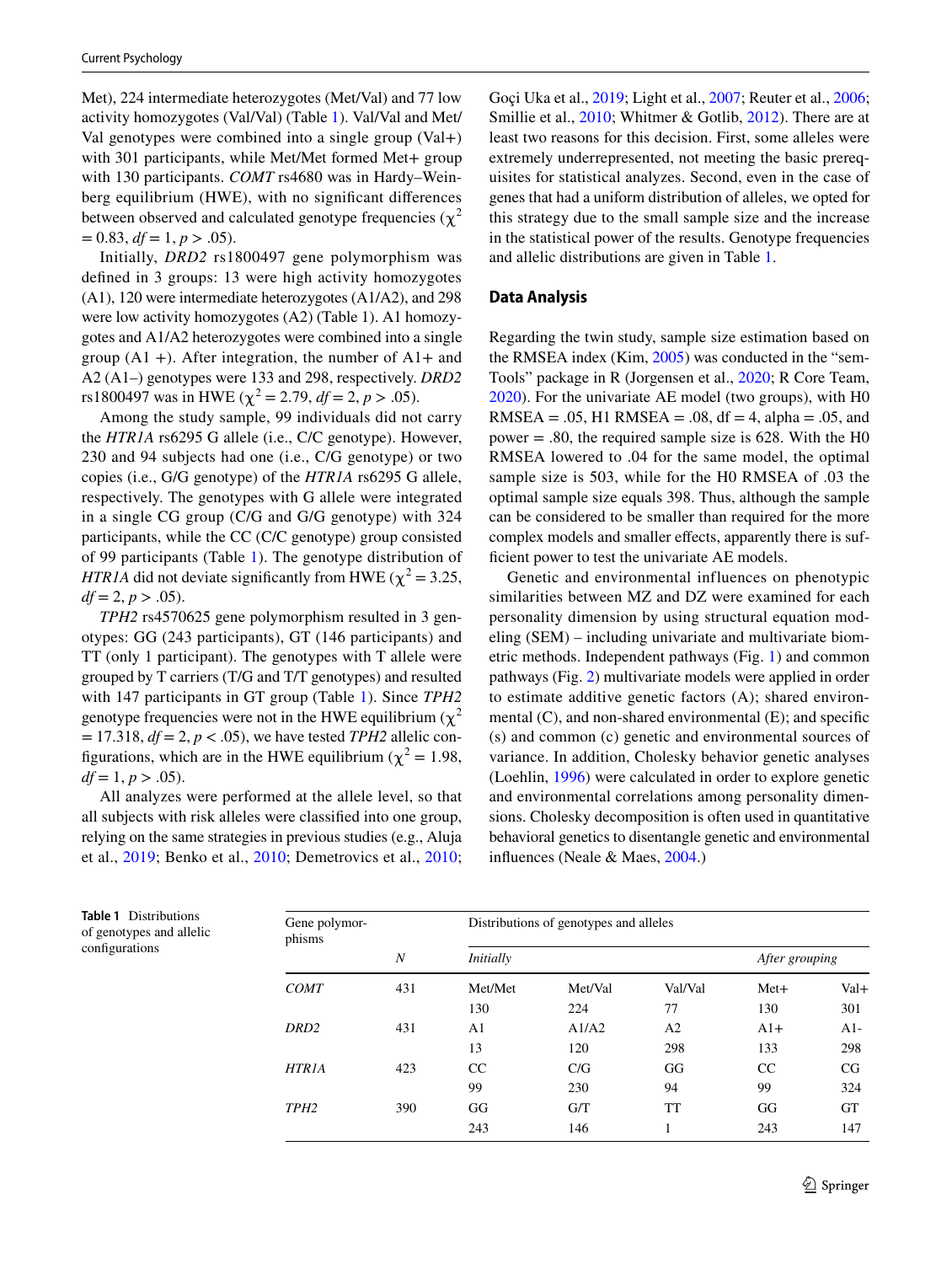<span id="page-5-0"></span>**Fig. 1** Independent pathway model – multivariate AE model for rRSQ. *Legend*.  $A_c$  – common additive genetic factor;  $E_c$ – common nonshared environmental factor;  $A_s$  – specific additive genetic factor;  $E<sub>s</sub>$  – specifc nonshared environmental factor



<span id="page-5-1"></span>**Fig. 2** Common pathway model – multivariate AE model for rRSQ. *Legend*. A<sub>c,</sub> − common additive genetic factor;  $E_c$  – common nonshared environmental factor;  $L_c$  – common latent factor;  $A_s$  – specific additive genetic factor;  $\mathbf{\tilde{E}}_s$  – specific nonshared environmental factor.

The overall model fit was estimated through several indices: the quotient  $\chi$  2/*df* (optimal values tentatively mentioned as ranging from 2 to 3; Alavi et al., [2020;](#page-12-19) Cole, [1987](#page-12-20); Kline, [2015](#page-13-27)); Comparative Fit Index and the Tucker-Lewis Index (CFI and TLI – optimal values higher than .95, acceptable higher than .90; Garson, [2015](#page-12-21); Little, [2013\)](#page-13-28), the Root Mean square Error of Approximation (RMSEA - optimal values lower than .05, acceptable lower than .08; Little, [2013](#page-13-28)), the Standardized Root Mean Square Residual (SRMR), with acceptable values below .08 (Brown, [2015\)](#page-12-18), Akaike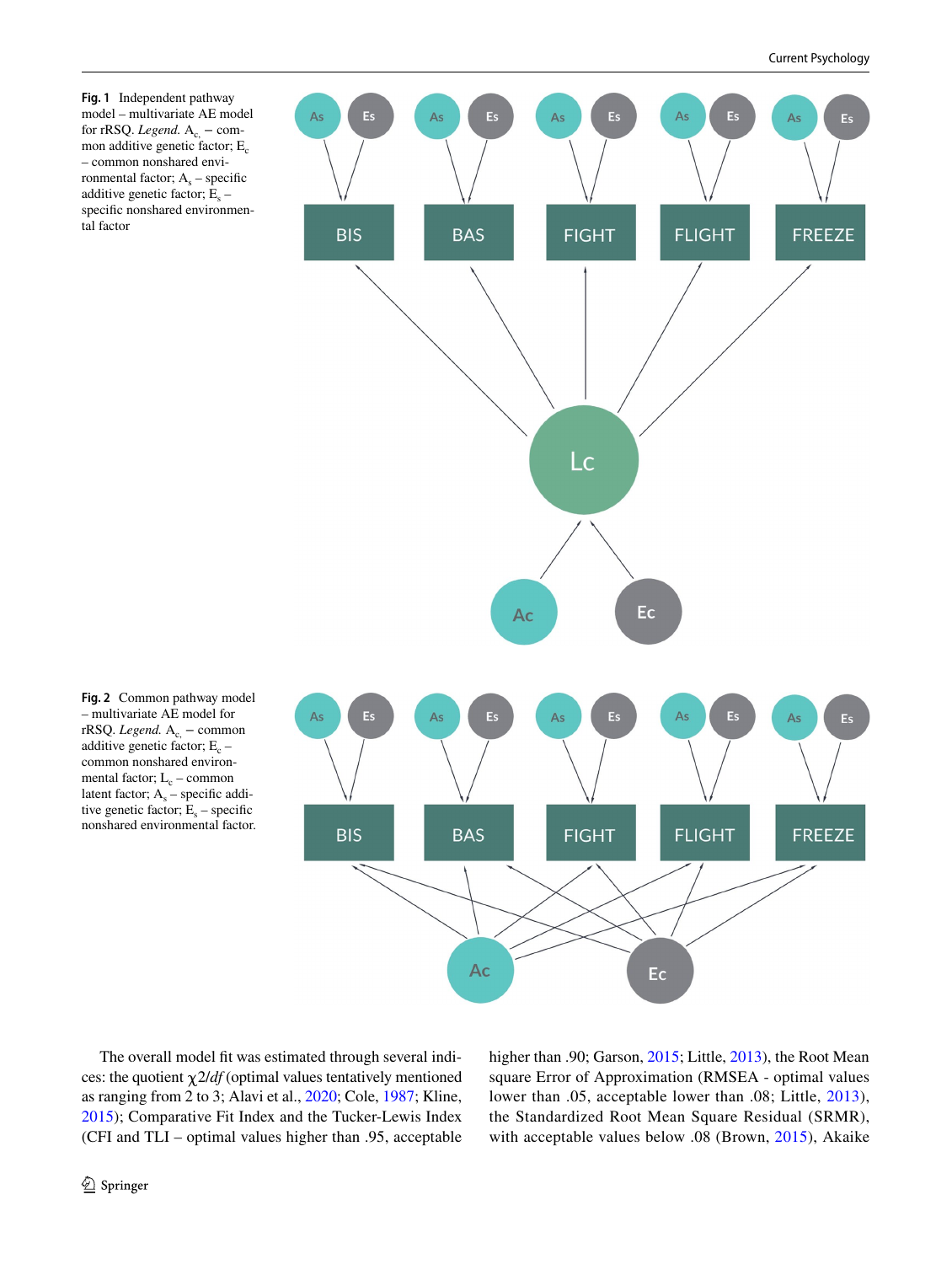Information Criterion (AIC) and Bayesian information cri terion (BIC), with lower values indicating better ft (Kline, [2015\)](#page-13-27). The estimation method was maximum likelihood. Prior to the analyses, gender, and age (linear and quadratic) efects were controlled (partialized), while the lowest and highest 2% of scores were winsorized.

Multivariate SEM modeling was conducted in the "lavaan" package in R (Rosseel, [2012](#page-14-22)). R scripts for quantitative behavioral genetic analyses in the R environment are deposited at Zenodo (Čolović, [2019,](#page-12-22) [https://doi.org/10.5281/](https://doi.org/10.5281/zenodo.3514218) [zenodo.3514218](https://doi.org/10.5281/zenodo.3514218)).

Efect of specifc gene polymorphisms were calculated using *t*-test for independent samples and Cohen's *d* was calculated as a measure of efect size. A commonly used interpretation is to refer to effect sizes as small  $(d = .20)$ , medium  $(d = .50)$ , and large  $(d = .80)$ , based on benchmarks suggested by Cohen [\(1992\)](#page-12-23). rRST traits were dependent and allelic variants for *COMT* (rs4680), *DRD2* (rs1800497), *HTR1A* (rs6295) and *TPH2* (rs4570625) gene polymor phisms were independent variables.

Interactions/epistatic efects of selected gene polymor phisms on rRST personality dimensions were explored using univariate General linear models, computed with rRST traits as dependent and allelic variants of selected genes as the independent variables. Partial eta squared  $(\eta_p^2)$  was used as a measure of efect size. A commonly used interpretation is to refer to effect sizes as small  $(\eta_p^2 = .01)$ , medium  $(\eta_p^2)$  $= .05$ ), and large ( $\eta_p^2 = .13$ ), suggested by Cohen ([1992\)](#page-12-23).

All results are adjusted using Bonferroni correction for multiple comparisons. The analysis was carried out using the SPSS v.21 software (IBM corp., [2012\)](#page-13-29). Power analyses for the interaction effects, as conceptualized by Lakens and Caldwell [\(2021\)](#page-13-30), suggest that the power to correctly estimate approximately moderate main effects  $(\eta_p^2 = .05)$  along with a large disordinal interaction ( $\eta_p^2 = .15$ ) in a 2 × 2 betweengroups design, at alpha .01 and  $N = 350$  approximates 100. The statistical power to capture a moderate ( $\eta_p^2 = .06$ ) effect in a t-test is over 99%, while a similar power estimation is obtained for a moderate efect in a one-way, three-group ANOVA design.

#### **Results**

# **Descriptive Statistics, Intra‑class and Cross Twin – Cross Trait Correlations**

Table [2](#page-6-0) shows descriptive statistics for the used personality variables. Both types of phenotypic correlation coefficients (intraclass and cross twin – cross-trait) were calculated sepa rately for monozygotic and dizygotic twins on rRST dimen sions (Table [2\)](#page-6-0).

|        | Monozygotic |                     |              |                   | Dizygotic          |      |         |                                       | BIS       |              | <b>BAS</b> |                | Fight            |        | Flight   |          | Freeze    |              |
|--------|-------------|---------------------|--------------|-------------------|--------------------|------|---------|---------------------------------------|-----------|--------------|------------|----------------|------------------|--------|----------|----------|-----------|--------------|
|        |             | SD                  | $\mathsf{K}$ | $K_{\mathcal{U}}$ |                    | SD   |         | Kи                                    | ΣÑ        | $\mathbf{Z}$ | ΣM         | $\mathbb{Z}$   | ΣÑ               | $\sum$ | ğ        | $\sum$   | <b>NZ</b> | $\mathbb{Z}$ |
| ВIS    |             | $14.94$ $4.02$ 0.29 |              |                   | $-0.06$ 15.48 4.00 |      | 0.03    |                                       | $.37***$  | 22           |            |                |                  |        |          |          |           |              |
| BAS    | 17.00       | 338                 |              | $-0.25$           | 16.48              | 3.37 | $-0.36$ |                                       | $-.37***$ | $-.24**$     | $51**$     | $\overline{0}$ |                  |        |          |          |           |              |
| Fight  | 13.87       | 3.64                | 0.08         | $-0.09$           | 13.83              | 3.55 | 0.37    | $-0.13$<br>0.10<br>$-0.25$<br>$-0.16$ | $-0.5$    | $-0.3$       | $.27***$   | $20*$          | $43**$           | $28*$  |          |          |           |              |
| Flight | 13.00       | 2.71                | $-0.10$      | 0.35              | 12.91              | 2.77 | $-0.11$ |                                       | $.37***$  | **67         | $-.22**$   | $-.21*$        | $\overline{c}$ . | ⊃ຸດ    | $41**$   | 25       |           |              |
| Freeze | 10.05       | 2.99                | 0.50         | 0.39              | 10.11              | 3.05 | 0.12    | $-0.83$                               | $.56***$  | $57**$       | $-.25**$   | $-.33**$       | $-.18**$         | $-0.9$ | $.38***$ | $.59***$ | $46**$    | $33*$        |

## <span id="page-6-0"></span> $\mathcal{D}$  Springer

\* *p <* .05. \*\* *p < .*01

\*  $p < 0.05$ . \*\*  $p < 0.01$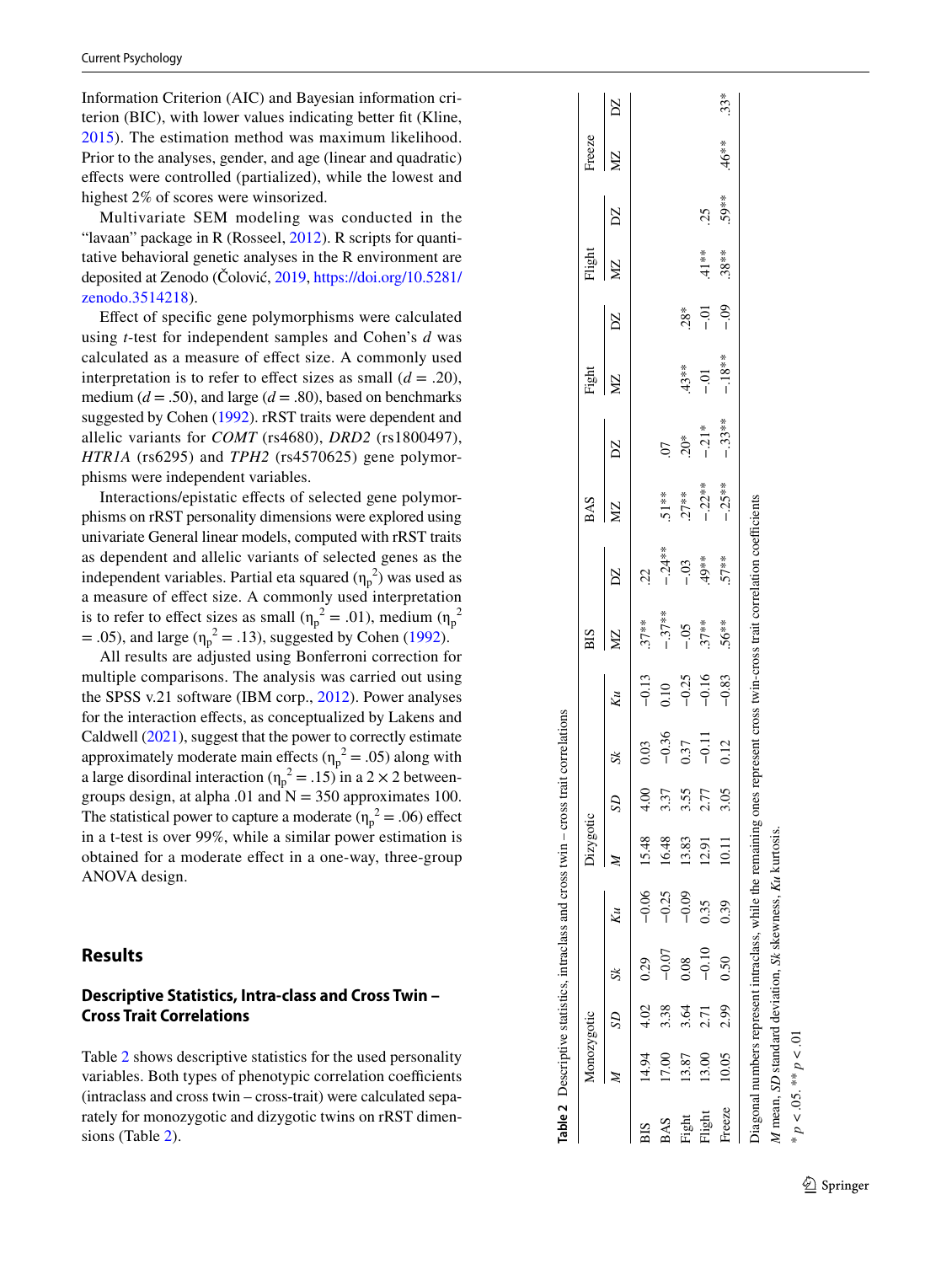Correlations between MZ twins are consistently higher than correlations between DZ twins on all variables. The largest intra-correlation diference was detected in BAS (Δ*r*  $=$  .44), and the smallest in the case of Freeze ( $\Delta r = .13$ ).

Univariate and Multivariate Genetic Modeling: Model Comparison and Parameter Estimation.

Although all proposed univariate biometric models, both full (ACE) and reduced (AE, CE) models, show good model ft, according to the BIC and AIC criteria, the univariate AE models ftted best for all rRST personality traits (Table [3](#page-7-0)). Fit indices were within acceptable boundaries for BIS, BAS, Fight, Flight and Freeze.

Furthermore, multivariate Independent pathway models and Common pathway models (the former comprising a single latent factor) were tested, regarding the specifcation of the form of the observed phenotypic correlations among rRST personality traits. A comparison of the two sets of models, as well as the comparison between full (ACE) and reduced (AE, CE) models, was carried out using several ft indices.

Fit indices for the common pathways AE model (Table [3\)](#page-7-0) are the most appropriate and within acceptable boundaries,  $\chi^2$ /*df* = 1.40, CFI = .92, TLI = .92, RMSEA = .06, AIC =  $10,337.48$ , BIC =  $10,461.32$ , except SRMR, which is above .08 (SRMR  $=$  .09). The estimation of the parameters of the common AE model is given in Table [3.](#page-7-0)

It is noticeable in Table [4](#page-7-1) that all personality traits have moderate to strong genetic bases (from 37% for Flight to 44% for Freeze). Also, common genetic infuences range from 37% (for Freeze) to 0.4% (for Fight). In contrast, unique

| Trait       | Model      | $\chi^2 df$ | <b>CFI</b> | TLI  | <b>AIC</b> | <b>BIC</b> | <b>RMSEA</b> | <b>SRMR</b> |
|-------------|------------|-------------|------------|------|------------|------------|--------------|-------------|
| <b>BIS</b>  | ACE        | 0.38        | 1.00       | 1.06 | 2296.33    | 2319.76    | .00          | .03         |
|             | AE         | 0.32        | 1.00       | 1.06 | 2294.55    | 2314.63    | .00          | .04         |
|             | <b>CE</b>  | 0.84        | 1.00       | 1.06 | 2295.78    | 2315.86    | .00          | .04         |
| <b>BAS</b>  | <b>ACE</b> | 0.26        | 1.00       | 1.05 | 2150.66    | 2174.09    | .00          | .03         |
|             | AE         | 0.20        | 1.00       | 1.06 | 2148.66    | 2168.74    | .00          | .03         |
|             | CE         | 1.55        | .92        | .96  | 2154.05    | 2174.14    | .07          | .07         |
| Fight       | <b>ACE</b> | 0.13        | 1.00       | 1.07 | 2200.04    | 2223.47    | .00          | .02         |
|             | AE         | 0.04        | 1.00       | 1.06 | 2198.80    | 2218.44    | .00          | .03         |
|             | <b>CE</b>  | 0.22        | 1.00       | 1.06 | 2199.54    | 2218.47    | .00          | .03         |
| Flight      | <b>ACE</b> | 0.97        | 1.00       | 1.00 | 1963.94    | 1987.37    | .00          | .07         |
|             | AE         | 0.75        | 1.00       | 1.03 | 1962.01    | 1982.09    | .00          | .07         |
|             | <b>CE</b>  | 1.04        | .99        | 1.00 | 1963.18    | 1983.26    | .02          | .07         |
| Freeze      | <b>ACE</b> | 0.38        | 1.00       | 1.04 | 2026.53    | 2049.96    | .00          | .04         |
|             | AE         | 0.32        | 1.00       | 1.05 | 2024.68    | 2044.76    | .00          | .05         |
|             | CE         | 0.83        | 1.00       | 1.01 | 2026.73    | 2046.81    | .00          | .05         |
| Independent | <b>ACE</b> | 1.38        | .94        | .93  | 10.343.75  | 10.511.11  | .06          | .08         |
| models      | AE         | 1.38        | .93        | .93  | 10,337.91  | 10.471.79  | .06          | .09         |
|             | <b>CE</b>  | 1.54        | .90        | .90  | 10,352.25  | 10.486.14  | .07          | .09         |
| Common      | ACE        | 1.48        | .91        | .91  | 10,347.75  | 10,491.67  | .07          | .09         |
| models      | AE         | 1.40        | .92        | .92  | 10,337.48  | 10,461.32  | .06          | .09         |
|             | <b>CE</b>  | 1.52        | .90        | .90  | 10.348.44  | 10.472.28  | .07          | .09         |
|             |            |             |            |      |            |            |              |             |

*A* additive genetic variance, *C* shared environmental variance, *E* nonshared environmental variance and measurement error

<span id="page-7-1"></span>

| <b>Table 4</b> Specific and common |
|------------------------------------|
| genetic and environmental          |
| contributions for the common       |
| AE model                           |

<span id="page-7-0"></span>**Table 3** Fit indices for univariate and multivariate

models

| Scale      | Ac  | As  | Ec  | Es  | $\Sigma A^2$ | $\Sigma E^2$ |
|------------|-----|-----|-----|-----|--------------|--------------|
| <b>BIS</b> | .20 | .18 | .50 | .12 | .38          | .62          |
| <b>BAS</b> | .10 | .32 | .06 | .52 | .42          | .58          |
| Fight      | .04 | .35 | .00 | .61 | .39          | .61          |
| Flight     | .27 | .10 | .06 | .57 | .37          | .63          |
| Freeze     | .37 | .07 | .17 | .39 | .44          | .56          |

*Ac*<sup>2</sup> common genetic factor, *As*<sup>2</sup> unique genetic factor, *ΣA*<sup>2</sup> total genetic variance, *Ec*<sup>2</sup> common nonshared environmental factor, *Es2* unique nonshared environmental factor, *ΣE2* total environmental variance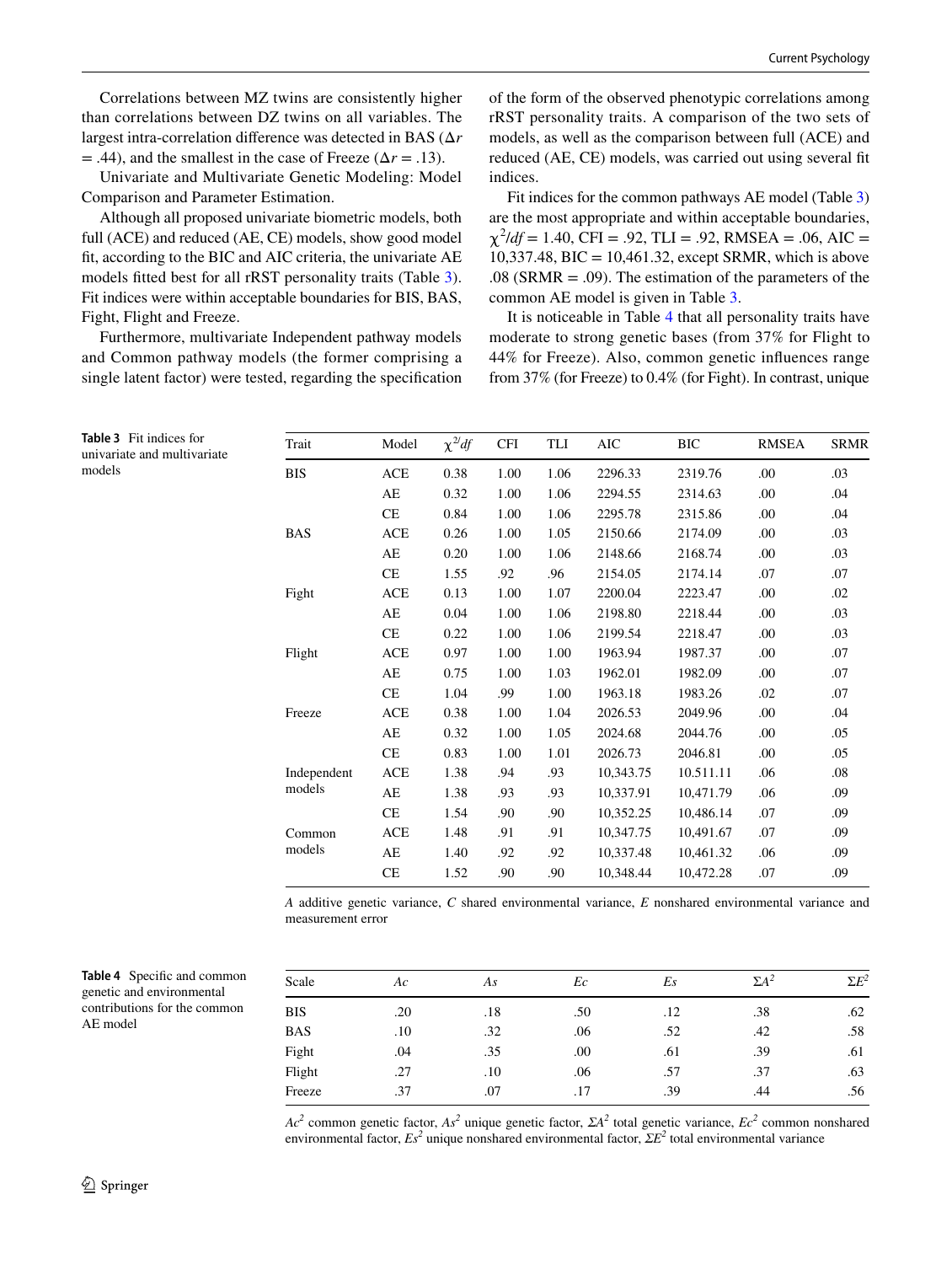<span id="page-8-0"></span>**Table 5** Genetic and environmental correlations of rRST personality traits

<span id="page-8-1"></span>**Table 6** Mean scores of rRST dimensions in the *COMT*, *DRD2*, *HTR1A* and *TPH2*

alleles

genetic factors are most prominent in Fight (35%), BAS (32%), and BIS (18%). Common environmental impacts are generally low, with the exception for BIS (50%) and Freeze (17%). Moreover, unique environmental contributions are moderate to strong (from 61% for Fight, Flight, and BAS - 57% and 52%, to 39% for Freeze).

Cholesky behavior genetic analyses are performed to explore genetic and environmental correlations of the rRST personality dimensions (Table [5\)](#page-8-0). The strongest genetic correlation is observed between Freeze and BIS (.70), Freeze and Flight (.71) and Flight and BIS (.56), as well as BAS and Flight (−.59). The weakest genetic correlation is between Freeze and Fight (−.17). Environmental correlations are weak to moderate; the strongest correlation is .48 (BIS and Freeze), then BIS and BAS (−.29), and Flight and Freeze (.29). The weakest environmental correlation is between BIS and Fight (.16).

Allelic efects of *COMT*, *DRD2*, *HTR1A* and *TPH2* polymorphisms on rRST dimensions.

The mean scores of all rRST variables in the specifc allelic confgurations of *COMT*, *DRD2*, *TPH2* and *HTR1A* are given in Table [6.](#page-8-1)

There are two significant differences (effects) of genes on the rRTS dimensions (Table [7\)](#page-8-2). It is the main efect of the *COMT* gene on the BAS (t =  $-2.32$ ;  $p = .02$ , after Bonferroni  $p = .04$ ;  $d = .24$ , suggesting small to medium efect size). Participants with Val genotype were scoring higher on BAS. The other efect is the *TPH2* gene on the

|            | Genetic correlations |            |          |        |        |            | Environmental correlations |        |         |        |
|------------|----------------------|------------|----------|--------|--------|------------|----------------------------|--------|---------|--------|
|            | <b>BIS</b>           | <b>BAS</b> | Fight    | Flight | Freeze | <b>BIS</b> | <b>BAS</b>                 | Fight  | Flight  | Freeze |
| <b>BIS</b> | 1.000                |            |          |        |        | 1.000      |                            |        |         |        |
| <b>BAS</b> | $-.38**$             | 1.000      |          |        |        | $-.29**$   | 1.000                      |        |         |        |
| Fight      | $-.05$               | $.33**$    | 1.000    |        |        | $-.02$     | $.16*$                     | 1.000  |         |        |
| Flight     | $.56**$              | $-59**$    | $-.26**$ | 1.000  |        | $.30**$    | .05                        | .05    | 1.000   |        |
| Freeze     | $70**$               | $-38**$    | $-.17*$  | $71**$ | 1.000  | $.48**$    | $-.17*$                    | $-.07$ | $.29**$ | 1.000  |

\*\* *p* < .01, \* *p* < .05

|                  | <b>BIS</b>           | <b>BAS</b>           | Fight                | Flight               | Freeze               |
|------------------|----------------------|----------------------|----------------------|----------------------|----------------------|
| <b>COMT</b>      |                      |                      |                      |                      |                      |
| $Met+$           | $15.16 \ (\pm 3.68)$ | $16.36 \ (\pm 3.24)$ | $13.84 \ (\pm 3.55)$ | $13.00 \ (\pm 2.33)$ | $10.37 \ (\pm 2.61)$ |
| Val+             | $14.80 \ (\pm 3.63)$ | $17.11 \ (\pm 2.99)$ | $13.62 \ (\pm 3.23)$ | $12.73 \ (\pm 2.44)$ | $9.95 \ (\pm 2.72)$  |
| DRD <sub>2</sub> |                      |                      |                      |                      |                      |
| $A1+$            | 14.98 $(\pm 3.21)$   | $16.77 \ (\pm 3.29)$ | $13.71 \ (\pm 3.42)$ | 12.93 $(\pm 2.62)$   | 10.13 $(\pm 2.61)$   |
| $A1-$            | 14.88 $(\pm 3.83)$   | $16.94 \ (\pm 2.99)$ | $13.67 \ (\pm 3.29)$ | $12.76 \ (\pm 2.31)$ | $10.05 \ (\pm 2.73)$ |
| HTR1A            |                      |                      |                      |                      |                      |
| CC               | 14.71 $(\pm 3.54)$   | $17.09 \ (\pm 2.89)$ | $13.46 \ (\pm 3.52)$ | $12.45 \ (\pm 2.26)$ | $10.09 \ (\pm 2.43)$ |
| CG               | 14.98 $(\pm 3.67)$   | $16.79 \ (\pm 3.14)$ | $13.76 \ (\pm 3.29)$ | $12.92 \ (\pm 2.46)$ | $10.08 \ (\pm 2.78)$ |
| TPH <sub>2</sub> |                      |                      |                      |                      |                      |
| GG               | $15.34 \ (\pm 3.47)$ | $16.63 \ (\pm 3.09)$ | 13.71 $(\pm 3.17)$   | 12.89 $(\pm 2.27)$   | $10.18 \ (\pm 2.64)$ |
| <b>GT</b>        | $14.29 \ (\pm 3.78)$ | $17.16 \ (\pm 2.96)$ | $13.69 \ (\pm 3.59)$ | $12.71 \ (\pm 2.66)$ | $9.92 \ (\pm 2.82)$  |

*()* standard deviations

<span id="page-8-2"></span>

| Table 7 Allelic differences of |
|--------------------------------|
| the COMT, DRD2, HTR1A and      |
| TPH2 polymorphisms on rRST     |

|               | <b>BIS</b> |  | <b>BAS</b>                                                                    |  | Fight |  | Flight |  | Freeze |       |  |
|---------------|------------|--|-------------------------------------------------------------------------------|--|-------|--|--------|--|--------|-------|--|
|               |            |  | pd tpd tpd tpd tpd t                                                          |  |       |  |        |  |        | $p$ d |  |
| $COMT = 0.94$ |            |  | .16 .19 .13 .14 .14 .13 .16 .107 .28 .11 .149 .13 .16                         |  |       |  |        |  |        |       |  |
| DRD2          | 0.25       |  | .80 .03 .05 .05 .09 .03 .01 .068 .49 .07 .03 .03 .09 .03 .09                  |  |       |  |        |  |        |       |  |
|               |            |  | 00. 97. 00 1.69 0.2 0.03 0.9 -1.69 0.44 0.9 -1.69 0.03 0.51 0.66 1.07 0.85    |  |       |  |        |  |        |       |  |
|               |            |  | 09. 35. 99 07 0.93. 17 0.05 0.94 0.05 0.95 0.95 0.97 0.04 0.17 0.05 0.94 0.72 |  |       |  |        |  |        |       |  |

*t* t-test for independent samples, *d* Cohen's d efect size

\*\*  $p < .01$ , \*  $p < .05$ , () after Bonferoni correction effect is nonsignificant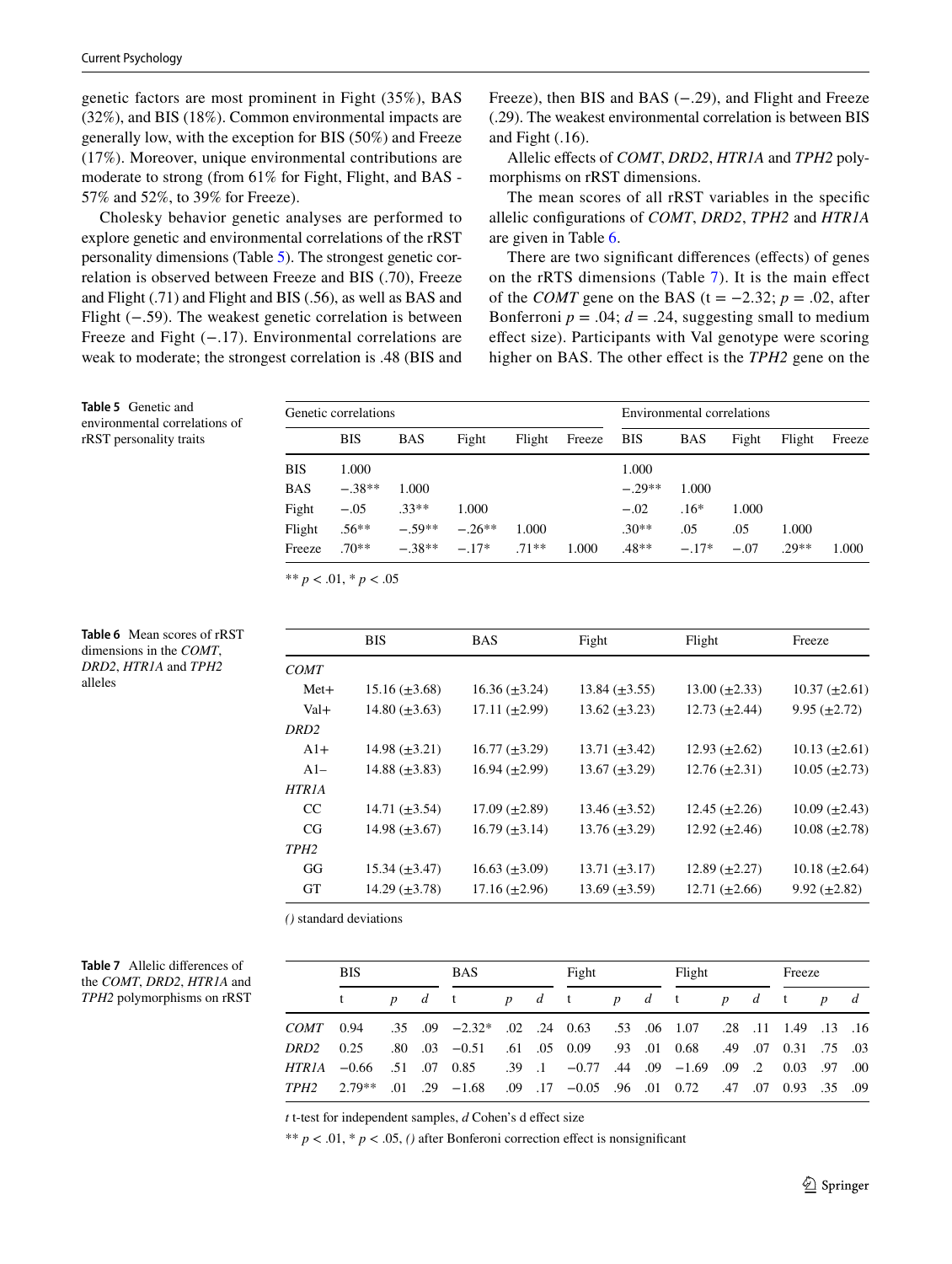<span id="page-9-0"></span>**Table 8** Epistatic efects of the *COMT* and *DRD2* and *HTR1A* and *TPH2* polymorphisms on rRST

|                                                                                                                 | <b>BIS</b> |  | <b>BAS</b>                    |   |  | Fight                       |   |  | Flight                                                      |  | Freeze |                        |       |
|-----------------------------------------------------------------------------------------------------------------|------------|--|-------------------------------|---|--|-----------------------------|---|--|-------------------------------------------------------------|--|--------|------------------------|-------|
|                                                                                                                 |            |  | $p \eta_p^2$ o <sub>p</sub> F | p |  | $\eta_p^2$ o <sub>p</sub> F | p |  | $\eta_p^2$ o <sub>p</sub> F p $\eta_p^2$ o <sub>p</sub> F p |  |        | $\eta_{\rm p}^{\;\;2}$ | $O_p$ |
| 18. 00. 29. 1.08 1.3 1.08 1.40 1.01 1.35 1.09 1.35 1.35 1.35 0.0 1.36 1.44 1.57 1.35 0.00 1.3 1.08 1.57 COMT x  |            |  |                               |   |  |                             |   |  |                                                             |  |        |                        |       |
| 00. 00. 63. 02. 03. 00. 00. 59. 029. 029. 10. **\$13.59 13.59 13.59 13.59 10. 43. 0. 12. 0.43. 00. HTRIA x TPH2 |            |  |                               |   |  |                             |   |  |                                                             |  |        |                        |       |

*F* F-tests,  $\eta_p^2$  partial eta squared,  $o_b$  observed power compured using alpha = .05

\*\* *p* < .01, \* *p* < .05





<span id="page-9-2"></span>**Fig. 4** Epistatic efect of *HTR1A* and *TPH2* on Fight

<span id="page-9-1"></span>**Fig. 3** Epistatic efect of *COMT* and *DRD2* on BAS

BIS (t = 2.79; *p* = .01, after Bonferroni p = .02, *d* = .29, suggesting small to medium efect size). Participants with dominant *TPH2* GG genotype have signifcantly higher scores on BIS than carriers with *TPH2* GT genotype.

Results of epistatic genetic efects on rRST dimensions are given in Table [8](#page-9-0). The interaction efect of *COMT* and *DRD2* genotypes on BAS (F = 9.64; p = .001;  $\eta_p^2$  = .02, suggesting small effect size) was significant before and after correction for multiple comparison (after Bonferroni correction, adjusted p level was still significant,  $p = .004$ ). Participants with *COMT* Met+ genotype and *DRD2* A1+ genotype had the lowest score on BAS. The direction of the interaction efect is shown in Fig. [3.](#page-9-1)

There was also a signifcant interaction efect of *HTR1A* and *TPH2* genotypes on Fight (F = 13.59; p = .001;  $\eta_p^2$ = .03, suggesting small efect size). After Bonferroni correction, the effect remained significant and robust ( $p =$ .004). Participants with *HTR1A* CC genotype and *TPH2* GG genotype had the lowest score on Fight (Table [8\)](#page-9-0). The direction of the interaction efect is shown in Fig. [4.](#page-9-2)

## **Discussion**

A fundamental fnding from behavior genetic research is that personality traits are heritable (Plomin et al., [2016](#page-14-25)). However, the problems in the conceptualization of personality constructs afect how we examine the heritability of new constructs, resulting from recent insights into the neurophysiological basis of behavior (Gray & McNaughton, [2000](#page-13-0)). Although the rRST becomes the dominant paradigm for the biological understanding of neuropsychological functioning (Corr, [2016\)](#page-12-24), this is the frst behavioral genetic study based on reformulated dimensions of BIS, BAS and FFFS dimensions.

The pattern of findings provides the first behavioral genetic support for the assertion that variables measured by the RSQ are adequate phenotypic descriptions of reward and punishment reactions defined by the Reinforcement sensitivity theory (Gray & McNaughton, [2000](#page-13-0)). The heritability estimates for all dimensions range from .34 to .44. Genetic correlation patterns indicate a clear distinction between approaching and avoiding responses. Namely, there are significant genetic and environmental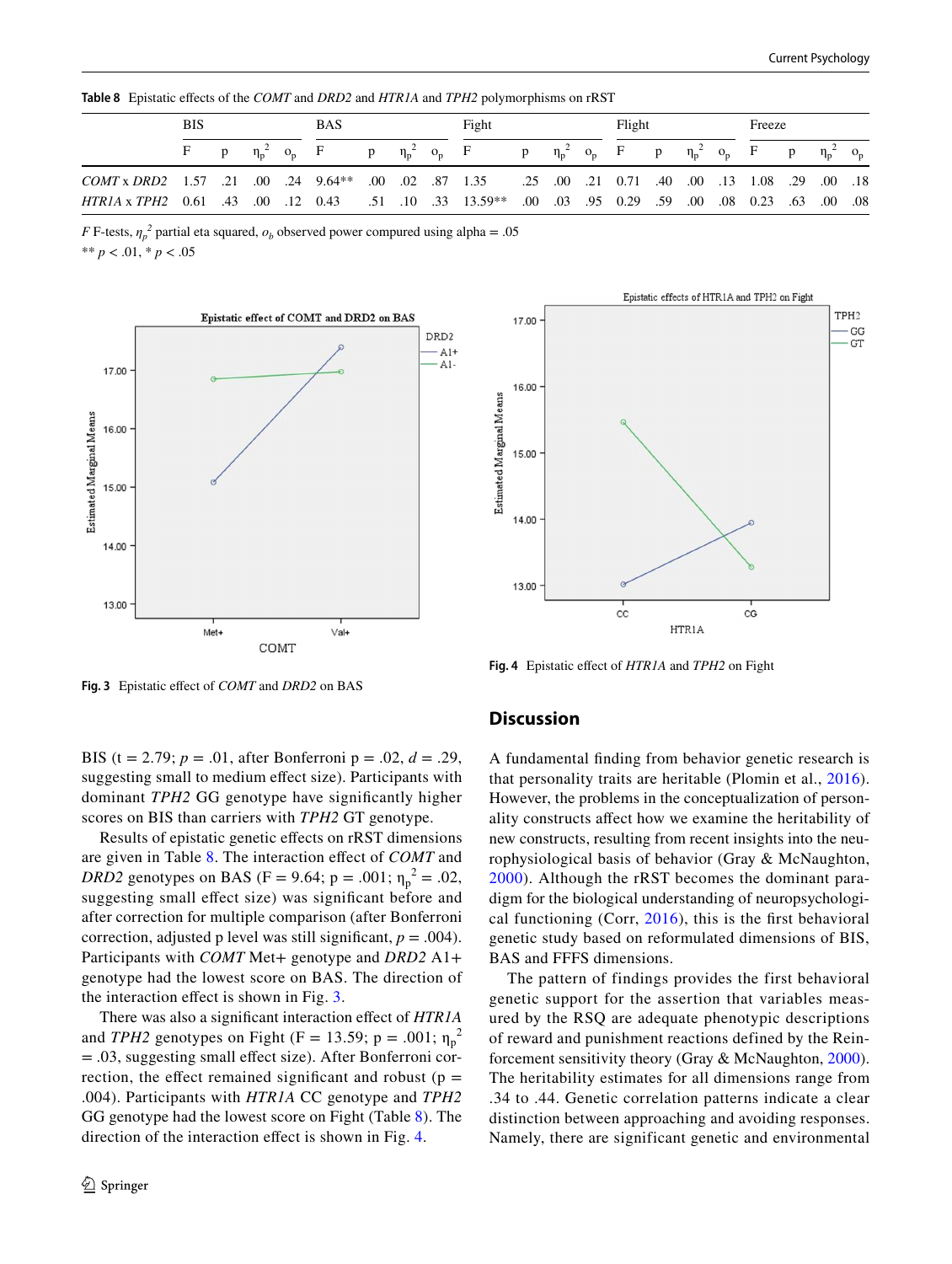correlations between BIS, Flight and Freeze systems, which points to the possible general hereditary basis of avoiding behavior, as well as a similar pattern of learning and adopting avoidance behavior in coping with dangers. Although the rRST makes a clear distinction between responses to potential and real danger (Gray & McNaughton, [2000](#page-13-0)), it is possible that there are similar genetic mechanisms which underlie all types of avoidant behavior. It is also possible that the learned avoidance reaction is generalized to all perceived threatening situations. Moreover, there are significant negative correlations between these dimensions and BAS and Fight, which points to the possibility that the avoidance behavior is opposed to approach, which creates an "or-or" schema reactivity to reward and punishment. In other words, there seems to be a strong genetic basis for responsiveness to reward and punishment, which shapes the development of one of two possible strategies – approach or avoidance. Furthermore, the genetic and environmental correlations between BAS and Fight are significant, which is a sufficient argument for the view that there are some similar genetic and environmental factors in the basis of the approaching reactions. These results support the approach-avoidance hypothesis (Corr & McNaughton, [2012\)](#page-12-0), which explains the phenotypic similarities between the reactions to appetitive and aversive stimuli from the environment.

However, the multivariate model confrms the existence of only one factor, determined by the additive genetic and nonshared environmental variance. It points to the existence of a common genetic factor for BIS, Fight and Freeze, while BAS and Fight do not load on the common factor, which would be in favor of the existence of a specifc approachrelated factor. Instead, both BAS and Fight are explained by specifc genetic factors and unique nonshared environmental factors. This result points to the possibility that diferent types of approach behavior have diferent genetic bases. It is possible that aggression (Fight) has various behavioral outcomes, which do not necessarily involve lack of control, which is characteristic of impulsivity (BAS). Similarly, impulsive behavior does not necessarily involve aggression. Although the "avoiding" dimensions share a common genetic variance, there is a substantial proportion of unique genetic variance, characteristic for BIS and Flight, and the least likely for Freeze. Also, the common nonshared environmental variance is most pronounced in BIS. Nevertheless, although the environmental factors shape the specifc learning responses to threatening stimuli, the results indicate the existence of similarities in the genetic basis of the avoiding reactions, such as BIS, Flight, and Freeze.

Molecular genetic analyses on the same twin sample indicate that the dimensions of the rRST are defned by diferent gene underlying specifc responses, which is a key argument for the independent phenotypic description. The main efect of *TPH2* on BIS indicates the association of GG homozygotes with higher scores on anxiety. This result is consistent with results that confrm the relationship between G allele and anxiety or neuroticism (Laasa et al., [2017](#page-13-19)). Namely, previous results showed that the neuroticism score intended to be lower in the *TPH2* TT homozygotes (Laasa et al., [2017\)](#page-13-19) and that the correlation between amygdala – hippocampus connectivity and RST anxiety is positive in individuals with the *TPH2* G allele (Hahn et al., [2013\)](#page-13-21). Despite its role in the regulation of anxiety, the *TPH2* gene has an important contribution to the regulation of aggressive behavior. Our results demonstrated that interaction of the *HTR1A* and *TPH2* has a significant effect on the Fight. Specifically, the lowest score on Fight have participants with *HTR1A* CC and *TPH2* GG genotypes. This result indicates the epistatic efect of serotonin-regulating genes in aggression. Although previous research has highlighted the role of *TPH2* gene (Waider et al., [2011](#page-14-17)) and *HTR1A* (Witte et al., [2009](#page-14-15)) in aggression, their specifc combination apparently leads to reduced level of serotonin, which contributes to a lack of afective regulation.

Although the main efect of *COMT* on BAS is expected, the direction of association is not consistent with the dominant previous fndings (Chen et al., [2011](#page-12-7); Demetrovics et al., [2010](#page-12-13); Hoth et al., [2006](#page-13-11)). Namely, Met alleles are commonly associated with high impulsivity, which makes our result contradictory. Since this efect is not robust, it is possible that it is an artifact due to the size of the sample. However, the results of our study confrm the previous fndings (Reuter et al., [2006\)](#page-14-4) that the interaction between *COMT* and *DRD2* gene polymorphisms has a significant effect on BAS. Reuter et al. [\(2006\)](#page-14-4) found a signifcant association with two of the three BAS subscales from the BIS/BAS scale (Carver & White, [1994](#page-12-2)), which evaluate behavioral approach tendencies from a slightly diferent perspective than the RSQ (Smederevac et al., [2014](#page-14-0)). Nevertheless, the impulsivity within the BAS system can be at least partly explained by the epistatic efect of the *COMT* and *DRD2* gene. Although there was no main efect observed for each of these gene loci, we identifed an association between the interaction of the Met+/A1+ with BAS. Other genotype combinations (i.e., Met+/A1-, Met−/A1+ and Met−/A1-) did not exhibit signifcant relations to BAS score. Our results may partially confrm previous fndings (Reuter et al., [2006\)](#page-14-4) that equilibrium between catabolic enzyme activity of *COMT* and *DRD2* receptor density is associated with dopamine levels and predicts impulsivity. More specifcally, the high level of dopamine is regulated by a larger number of genes and is associated with a lower score on BAS. Inversely, this result would suggest that higher reward sensitivity and stronger approach behavior may be related to a structural deficit in the dopaminergic reward system.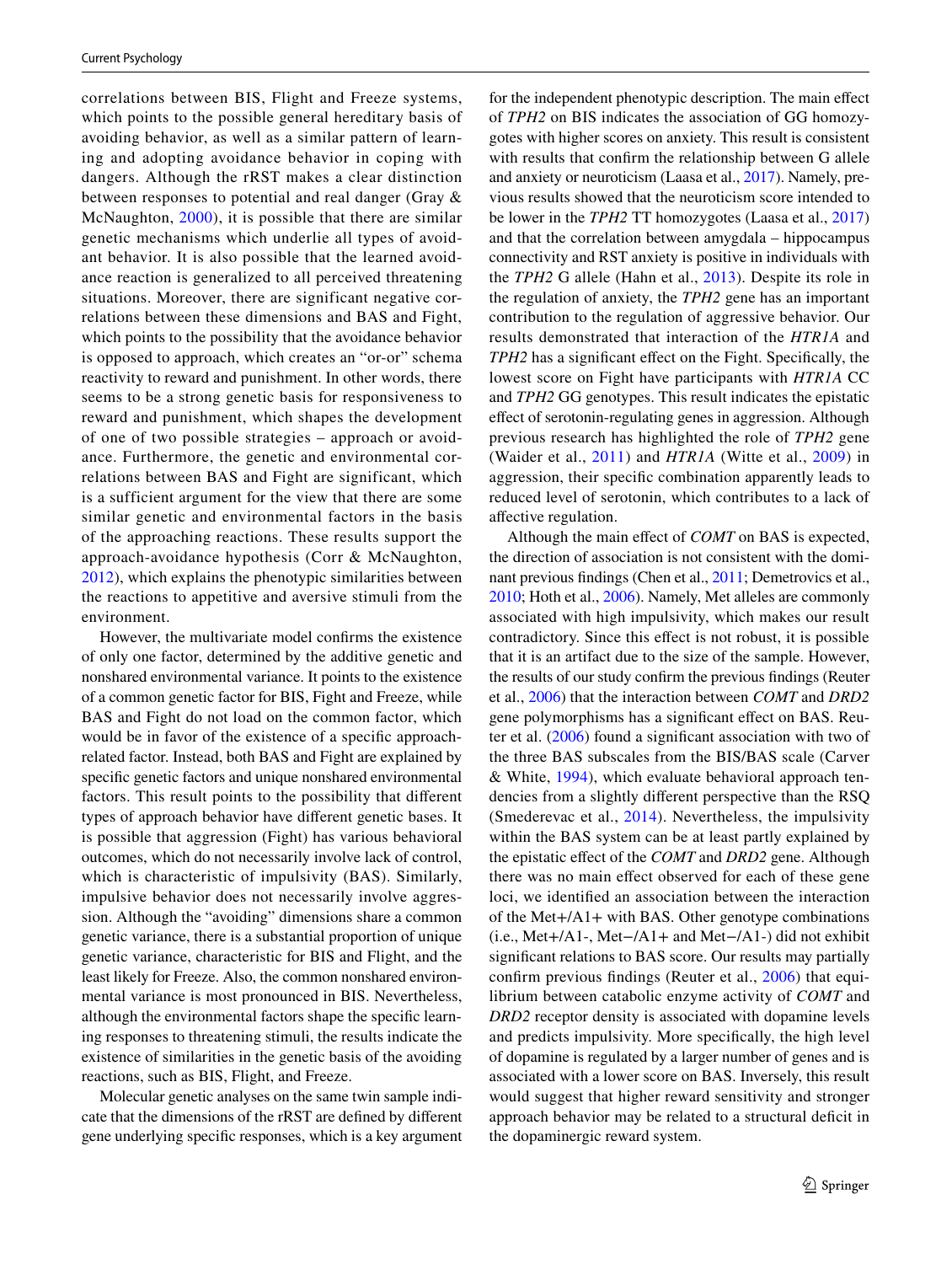In our sample, *DRD2*, *COMT*, *HTR1A* and *TPH2* genes were not signifcantly related to Flight and Freeze scores. This result points to a diferent molecular genetic basis of anxiety and fear, as one of the basic arguments for the existence of specific systems within rRST (Gray & McNaughton, [2000](#page-13-0)). Anxiety is regulated by the *TPH2* gene, which infuences serotonin levels. Despite phenotypic similarities between these dimensions and similarities in heritability patterns, *TPH2* gene is linked only to BIS, but not to Flight and Freeze. Although it could be expected that the molecular genetic basis of the so-called "avoiding" behaviors will be similar, this result highlights the diferences, which need to be further examined, considering a larger number of genes.

Moreover, the diferences in the molecular genetic basis of the so-called "approach" behavior also difer, since the interaction of the *DRD2* and the *COMT* genes is related to BAS, while the interaction of the *HTR1A* and *TPH2* are associated with high scores on Fight. These results indicate that serotonin levels are dependent on the epistatic efect of multiple genes. Fight is defned as one of the possible reactions to the real threat that provokes emotion of fear. It is possible that the emotional aspect of the aggressive reaction is regulated by genes such as *HTR1A* and *TPH2*, indicating that the aggressive response may appear only in conditions of increased tension.

These results need to be interpreted with great caution, since there is an increased likelihood for false positive fndings in this type of twin and candidate gene studies due to small sample size. Regarding genetic association study, the sample size is clearly underpowered. Therefore, only robust efects were considered, which underwent Bonferroni correction.

Although the twin sample is valuable for behavioral genetic studies, it is still rare in molecular genetic analyses. Nevertheless, these results represent the robust confrmation of previous fndings on non-twin samples (Hahn et al., [2013](#page-13-21); Kautzky et al., [2019](#page-13-18); Laasa et al., [2017;](#page-13-19) Reuter et al., [2006](#page-14-4)), which is important for the process of validating the scientifc results which associate specifc genes with complex behaviors. An important limitation of the study may be related to the number of gene polymorphisms analyzed. We are aware that in the era of Genome Wide Associations Studies (GWAS) (Montag et al., [2020\)](#page-13-31), four selected genes cover a small part of variability of the genetic base of behavior. However, the selection of those genes that are often linked to basic personality traits facilitates the potential replication of these specifc fndings.

# **Conlusions**

This study provides the frst quantitative behavioral genetic evidence on the genetic basis of approach-avoidance strategies using rRST background (Corr & McNaughton, [2012](#page-12-0)).

Namely, there are clear genetic and environmental correlations between the approaching dimensions BAS and Fight, which correspond to impulsivity and aggressiveness, as well as between the avoiding dimensions BIS, Flight, and Freeze, which correspond to anxiety, fear, and panic. However, the essential specifcities in the molecular-genetic basis of these dimensions represent a demarcation line of individual differences within the general responses to reward and punishment. Namely, avoidance dimensions BIS, Flight and Freeze share common genetic variance, with a signifcant portion of the unique genetic variance. The association of the *TPH2* only with BIS indicates a clear genetic diference between anxiety and fear. In other words, within the general avoidance strategy, there are specifc genetic patterns that allow the distinction between anxiety, fear, and panic. Also, the approaching behaviors, such as BAS and Fight share a part of the common genetic variance, while each dimension has a unique genetic variance, which was illustrated by molecular genetic analyzes. The interaction of dopamine genes in the prediction of BAS and serotonin genes in the prediction of Fight indicates substantial genetic diferences between impulsivity and aggressiveness. Within the general approach strategy, there are specifc genetic patterns that allow the distinction between impulsivity and aggressiveness.

Our results indicate a large contribution of environmental factors in shaping the genetic readiness to recognize and respond to various appetitive and aversive stimuli. The fnding that unique environmental contributions to dimensions range from 39% to 61% points to the fact that learning processes and previous experience are key to adopting specifc patterns of adaptation.

Finally, although the simultaneous application of the quantitative behavioral genetic and molecular genetic approaches cannot warrant the complete agreement among their respective results, combining these two methodological approaches on the same sample of twins enabled the future reproducibility of the fndings, especially those related to common and specifc genetic and environmental contributions to approach and avoidance strategies.

**Code Availability** R scripts for quantitative behavioral genetic analyses in R environment are deposited at Zenodo (Čolović, [2019](#page-12-22), [https://doi.](https://doi.org/10.5281/zenodo.3514218) [org/10.5281/zenodo.3514218](https://doi.org/10.5281/zenodo.3514218)).

**Authors' Contributions** Snežana Smederevac: Conceptualization, Methodology, Investigation, Writing - Original Draft, Funding acquisition, Selka Sadiković: Investigation, Writing - Original Draft, Data Curation, Petar Čolović: Methodology, Software, Formal analysis, Data Curation, Visualization, Nataša Vučinić: Investigation, Writing - Original Draft, Data Curation, Aleksandra Milutinović: Investigation, Writing - Original Draft, Data Curation, Rainer Riemann: Supervision, Writing - Review & Editing, Funding acquisition, Philip J Corr: Supervision, Writing - Review & Editing, Mechthild Prinz: Resources, Investigation, Supervision, Writing - Review & Editing, Zoran Budimlija: Resources, Supervision, Writing - Review & Editing.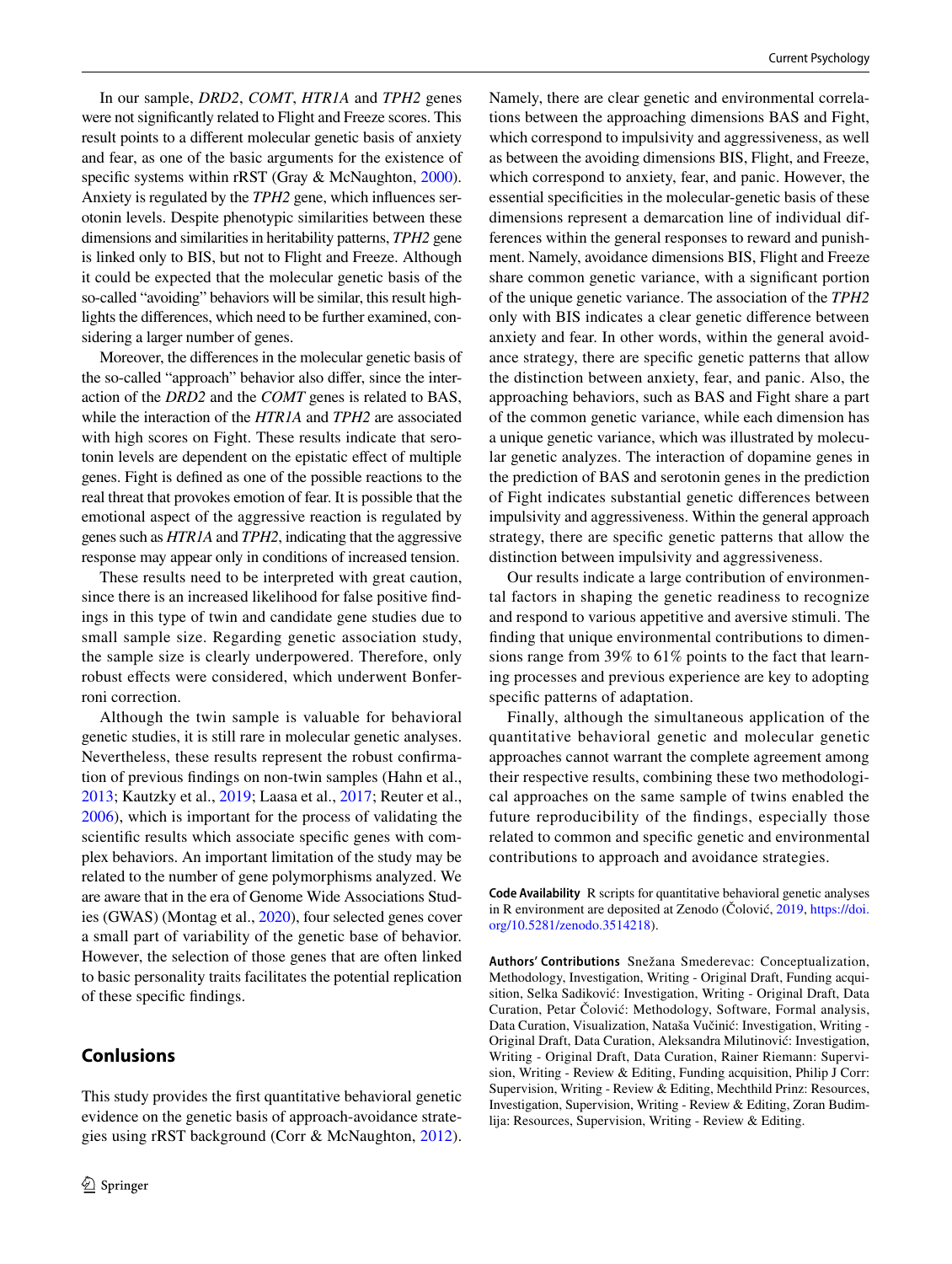**Funding** This research was supported by the Science Fund of the Republic of Serbia (#7744418 GENIUS) and the German Research Foundation (DFG) (#220286500).

**Data Availability** The datasets generated and analysed during the current study are available in the OSF repository, [\[https://osf.io/csh23/](https://osf.io/csh23/)].

## **Declarations**

**Ethics Approval** The research was approved by the Ethics Committee of the Faculty of Philosophy (#02-374/15) and the Committee for Ethics of Clinical Trials at the Faculty of Medicine (#01-39/229/1) at the University of Novi Sad.

**Consent to Participate** Informed consent was obtained from all individual participants included in the study.

**Consent for Publication** Not applicable.

**Conflicts of Interest/Competing Interests** The authors have no relevant fnancial or non-fnancial interests to disclose.

## **References**

- <span id="page-12-16"></span>Aarts, E., Roelofs, A., Franke, B., Rijpkema, M., Fernández, G., Helmich, R. C., & Cools, R. (2010). Striatal Dopamine Mediates the Interface between Motivational and Cognitive Control in Humans: Evidence from Genetic Imaging. *Neuropsychopharmacology, 35*(9), 1943–1951. [https://doi.org/10.1038/npp.2010.68.](https://doi.org/10.1038/npp.2010.68)
- <span id="page-12-12"></span>Akil, M., Kolachana, B. S., Rothmond, D. A., Hyde, T. M., Weinberger, D. R., & Kleinman, J. E. (2003). Catechol-o-methyltransferase genotype and dopamine regulation in the human brain. *The Journal of Neuroscience, 23*, 2008–2013. [https://doi.org/10.1523/jneur](https://doi.org/10.1523/jneurosci.23-06-02008.2003) [osci.23-06-02008.2003](https://doi.org/10.1523/jneurosci.23-06-02008.2003)
- <span id="page-12-19"></span>Alavi, M., Visentin, D. C., Thapa, D. K., Hunt, G. E., Watson, R., & Cleary, M. (2020). Chi-square for model ft in confrmatory factor analysis. *Journal of Advanced Nursing, 76*(9), 2209–2211. [https://](https://doi.org/10.1111/jan.14399) [doi.org/10.1111/jan.14399](https://doi.org/10.1111/jan.14399)
- <span id="page-12-17"></span>Alqahtani, A. M., Kumarappan, C., Kumar, V., Srinivasan, R., & Krishnaraju, V. (2020). Understanding the genetic aspects of resistance to antidepressants treatment. European Review for Medical and Pharmacological. *Science., 24*, 7784–7795. [https://](https://doi.org/10.26355/eurrev_202007_22281) [doi.org/10.26355/eurrev\\_202007\\_22281](https://doi.org/10.26355/eurrev_202007_22281)
- <span id="page-12-11"></span>Aluja, A., Balada, F., Blanco, E., Fibla, J., & Blanch, A. (2019). Twenty candidate genes predicting neuroticism and sensation seeking personality traits: A multivariate analysis association approach. *Personality and Individual Diferences, 140*, 90–102. [https://doi.](https://doi.org/10.1016/j.paid.2018.03.041) [org/10.1016/j.paid.2018.03.041](https://doi.org/10.1016/j.paid.2018.03.041)
- <span id="page-12-9"></span>Aoki, J., Ikeda, K., Murayama, O., Yoshihara, E., Ogai, Y., & Iwahashi, K. (2010). The association between personality, pain threshold and a single nucleotide polymorphism (rs3813034) in the 3′-untranslated region of the serotonin transporter gene (SLC6A4). *Journal of Clinical Neuroscience, 17*, 574–578. [https://doi.org/10.1016/j.](https://doi.org/10.1016/j.jocn.2009.08.020) [jocn.2009.08.020](https://doi.org/10.1016/j.jocn.2009.08.020)
- <span id="page-12-10"></span>Benko, A., Lazary, J., Molnar, E., Gonda, X., Tothfalusi, L., Pap, D., et al. (2010). Significant association between the C ( $-$  1019) G functional polymorphism of the HTR1A gene and impulsivity. *American Journal of Medical Genetics Part B: Neuropsychiatric Genetics, 153*, 592–599. <https://doi.org/10.1002/ajmg.b.31025>
- <span id="page-12-3"></span>Bezdjian, S., Baker, L. A., & Tuvblad, C. (2011). Genetic and environmental infuences on impulsivity: A meta-analysis of twin, family

and adoption studies. *Clinical Psychology Review, 31*, 1209–1223. <https://doi.org/10.1016/j.cpr.2011.07.005>

- <span id="page-12-6"></span>Bienvenu, O. J., Davydow, D. S., & Kendler, K. S. (2011). Psychiatric 'diseases' versus behavioral disorders and degree of genetic infuence. *Psychological Medicine, 41*, 33–40. [https://doi.org/](https://doi.org/10.1017/s003329171000084x) [10.1017/s003329171000084x](https://doi.org/10.1017/s003329171000084x)
- <span id="page-12-18"></span>Brown, T. A. (2015). *Confirmatory factor analysis for applied research* (2nd ed. (pp. xvii, 462). The Guilford Press.
- <span id="page-12-2"></span>Carver, C. S., & White, T. L. (1994). Behavioral inhibition, behavioral activation, and afective responses to impending reward and punishment: The BIS/BAS Scales. *Journal of Personality and Social Psychology, 67*, 319–333. [https://doi.org/10.1037//](https://doi.org/10.1037//0022-3514.67.2.319) [0022-3514.67.2.319](https://doi.org/10.1037//0022-3514.67.2.319)
- <span id="page-12-7"></span>Chen, C., Chen, C., Moyzis, R., Dong, Q., He, Q., Zhu, B., et al. (2011). Sex modulates the associations between the COMT gene and personality traits. *Neuropsychopharmacology, 36*, 1593–1598.<https://doi.org/10.1038/npp.2011.39>
- <span id="page-12-4"></span>Coccaro, E. F., Bergeman, C., & McClearn, G. E. (1993). Heritability of irritable impulsiveness: A study of twins reared together and apart. *Psychiatry Research, 48*, 229–242. [https://doi.org/](https://doi.org/10.1016/0165-1781(93)90074-q) [10.1016/0165-1781\(93\)90074-q](https://doi.org/10.1016/0165-1781(93)90074-q)
- <span id="page-12-23"></span>Cohen, J. (1992). A power primer. *Psychological Bulletin, 112*, 155– 159. <https://doi.org/10.1037/0033-2909.112.1.155>
- <span id="page-12-20"></span>Cole, D. A. (1987). Utility of confrmatory factor analysis in test validation research. *Journal of consulting and clinical psychology, 55*(4), 584.
- <span id="page-12-22"></span>Čolović, P. (2019). petarcolovic. *Petarcolovic/R\_CqBG 1.0.0-Beta*. Zenodo, 2019. *Zenodo*.<https://doi.org/10.5281/zenodo.3514218>
- <span id="page-12-24"></span>Corr, P. J. (2016). Reinforcement sensitivity theory of personality questionnaires: Structural survey with recommendations. *Personality and Individual Diferences, 89*, 60–64. [https://doi.org/](https://doi.org/10.1016/j.paid.2015.09.0450191-8869) [10.1016/j.paid.2015.09.0450191-8869](https://doi.org/10.1016/j.paid.2015.09.0450191-8869)
- <span id="page-12-1"></span>Corr, P. J., & Cooper, A. (2016). The Reinforcement Sensitivity Theory of Personality Questionnaire (RST-PQ): Development and validation. *Psychological Assessment, 28*, 1427–1440. [https://](https://doi.org/10.1037/pas0000273) [doi.org/10.1037/pas0000273](https://doi.org/10.1037/pas0000273)
- <span id="page-12-0"></span>Corr, P. J., & McNaughton, N. (2012). Neuroscience and approach/ avoidance personality traits: A two stage (valuation-motivation) approach. *Neuroscience & Biobehavioral Reviews, 36*, 2239– 2354.<https://doi.org/10.1016/j.neubiorev.2012.09.013>
- <span id="page-12-13"></span>Demetrovics, Z., Varga, G., Szekely, A., Vereczkei, A., Csorba, J., Balazs, H., et al. (2010). Association between Novelty Seeking of opiate-dependent patients and the catechol-O-methyltransferase Val158Met polymorphism. *Comprehensive Psychiatry, 51*, 510–515.<https://doi.org/10.1016/j.comppsych.2009.11.008>
- <span id="page-12-8"></span>DeYoung, C. G., Cicchetti, D., Rogosch, F. A., Gray, J. R., Eastman, M., & Grigorenko, E. L. (2011). Sources of cognitive exploration: Genetic variation in the prefrontal dopamine system predicts Openness/Intellect. *Journal of research in personality, 45*, 364–371.<https://doi.org/10.1016/j.jrp.2011.04.002>
- <span id="page-12-5"></span>Gagne, J. R., Osullivan, D. L., Schmidt, N. L., Spann, C. A., & Goldsmith, H. H. (2016). The shared etiology of attentional control and anxiety: An adolescent twin study. *Journal of Research on Adolescence, 27*, 122–138.<https://doi.org/10.1111/jora.12260>
- <span id="page-12-14"></span>Garcia-Garcia, M., Barceló, F., Clemente, I., & Escera, C. (2011). COMT and ANKK1 gene–gene interaction modulates contextual updating of mental representations. *NeuroImage, 56*, 1641–1647.<https://doi.org/10.1016/j.neuroimage.2011.02.053>
- <span id="page-12-21"></span>Garson, G. D. (2015). *Structural Equation Modeling*. Statistical Associates Publishers.
- <span id="page-12-15"></span>Goçi Uka, A., Agani, F., Blyta, A., Hoxha, B., Haxhibeqiri, S., Haxhibeqiri, V., et al. (2019). Role of the allelic variation in the 5-hydroxytryptamine receptor 1A (HTR1A) and the tryptophan hydroxylase 2 (TPH2) genes in the development of PTSD. *Psychiatria Danubina, 31*(2), 256–262. [https://doi.org/10.24869/](https://doi.org/10.24869/psyd.2019.256) [psyd.2019.256](https://doi.org/10.24869/psyd.2019.256)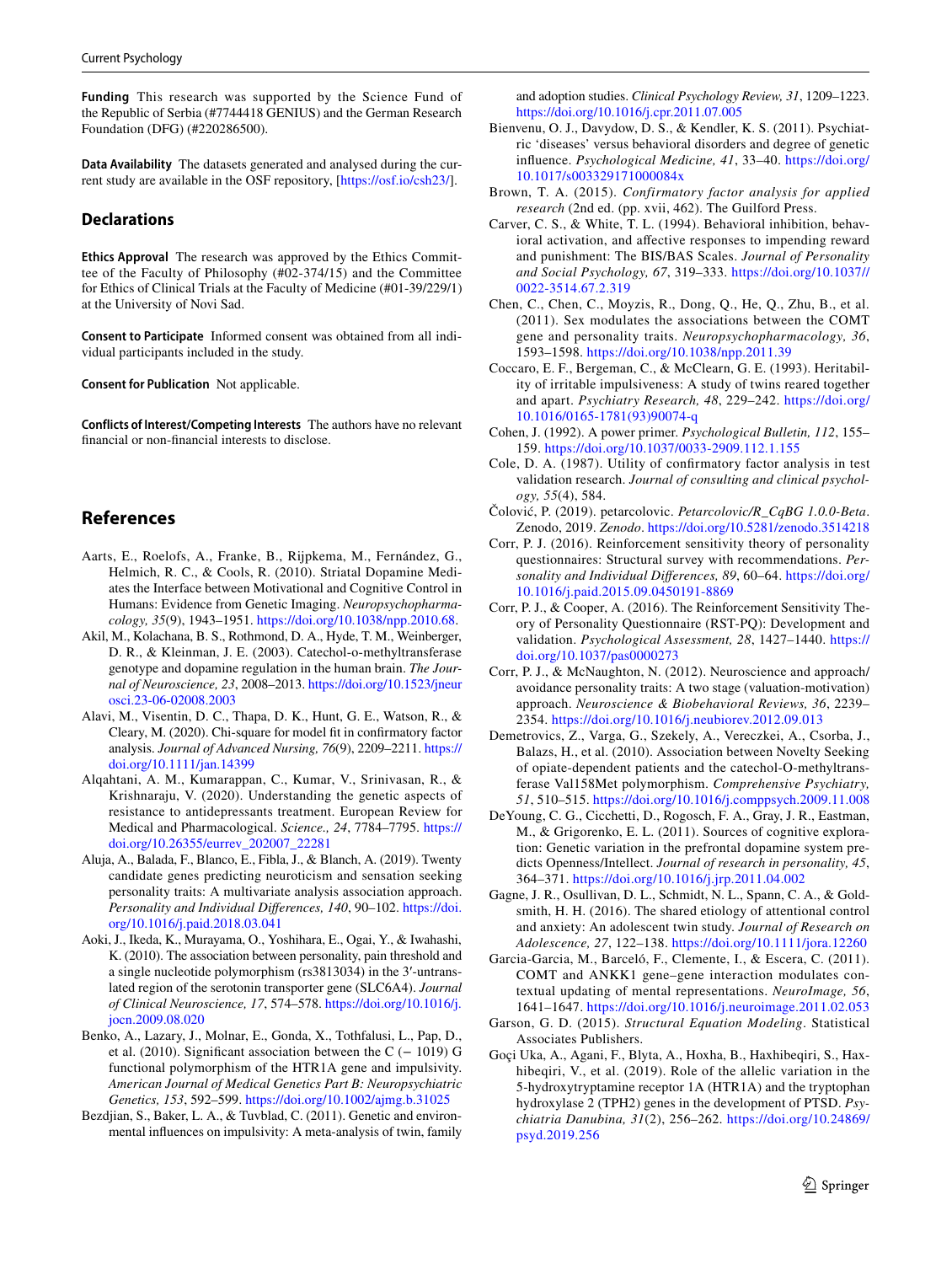- <span id="page-13-13"></span>Goldman, D., Oroszi, G., & Ducci, F. (2005). The genetics of addictions: Uncovering the genes. *Nature Reviews Genetics, 6*, 521– 532. <https://doi.org/10.1038/nrg1635>
- <span id="page-13-1"></span>Gray, J. A. (1982). *The neuropsychology of anxiety: An enquiry into the functions of the septo-hippocampal system* (1st ed.). Oxford University Press.
- <span id="page-13-0"></span>Gray, J. A., & McNaughton, N. (2000). *The neuropsychology of anxiety: An enquiry into the functions of the septo-hippocampal system* (2nd ed.). Oxford University Press.
- <span id="page-13-17"></span>Gray, J. C., MacKillop, J., Weafer, J., Hernandez, K. M., Gao, J., Palmer, A. A., & de Wit, H. (2018). Genetic analysis of impulsive personality traits: Examination of a priori candidates and genomewide variation. *Psychiatry Research, 259*, 398–404. [https://doi.](https://doi.org/10.1016/j.psychres.2017.10.047) [org/10.1016/j.psychres.2017.10.047](https://doi.org/10.1016/j.psychres.2017.10.047)
- <span id="page-13-20"></span>Gutknecht, L., Jacob, C., Strobel, A., Kriegebaum, C., Müller, J., Zeng, Y., et al. (2007). Tryptophan hydroxylase-2 gene variation infuences personality traits and disorders related to emotional dysregulation. *International Journal of Neuropsychopharmacology, 10*, 309–320.<https://doi.org/10.1017/S1461145706007437>
- <span id="page-13-21"></span>Hahn, T., Heinzel, S., Notebaert, K., Dresler, T., Reif, A., Lesch, K.-P., et al. (2013). The tricks of the trait: Neural implementation of personality varies with genotype-dependent serotonin levels. *NeuroImage, 81*, 393–399. [https://doi.org/10.1016/j.neuroimage.](https://doi.org/10.1016/j.neuroimage.2013.05.037) [2013.05.037](https://doi.org/10.1016/j.neuroimage.2013.05.037)
- <span id="page-13-6"></span>Hettema, J. M., Annas, P., Neale, M. C., Kendler, K. S., & Fredrikson, M. (2003). A twin study of the genetics of fear conditioning. *Archives of General Psychiatry, 60*, 702. [https://doi.org/10.1001/](https://doi.org/10.1001/archpsyc.60.7.702) [archpsyc.60.7.702](https://doi.org/10.1001/archpsyc.60.7.702)
- <span id="page-13-11"></span>Hoth, K. F., Paul, R. H., Williams, L. M., Dobson-Stone, C., Todd, E., Schofeld, P. R., et al. (2006). Associations between the COMT Val/Met polymorphism, early life stress, and personality among healthy adults. *Neuropsychiatric Disease and Treatment, 2*, 219. <https://doi.org/10.2147/nedt.2006.2.2.219>
- <span id="page-13-5"></span>Houtem, C. V., Laine, M., Boomsma, D., Ligthart, L., Wijk, A. V., & Jongh, A. D. (2013). A review and meta-analysis of the heritability of specifc phobia subtypes and corresponding fears. *Journal of Anxiety Disorders, 27*, 379–388. [https://doi.org/10.1016/j.janxd](https://doi.org/10.1016/j.janxdis.2013.04.007) [is.2013.04.007](https://doi.org/10.1016/j.janxdis.2013.04.007)
- <span id="page-13-29"></span>IBM corporation (2012). IBM SPSS Statistics for Windows, version 21.0. IBM Corp.
- <span id="page-13-4"></span>Jackson, C. J. (2009). Jackson-5 scales of revised Reinforcement Sensitivity Theory (r-RST) and their application to dysfunctional real world outcomes. *Journal of Research in Personality, 43*, 556–569. <https://doi.org/10.1016/j.jrp.2009.02.007>
- <span id="page-13-7"></span>Johnson, S. L., Carver, C. S., Joormann, J., & Cuccaro, M. L. (2016). Genetic polymorphisms related to behavioral approach and behavioral inhibition scales. *Personality and Individual Diferences, 88*, 251–255.<https://doi.org/10.1016/j.paid.2015.09.024>
- <span id="page-13-25"></span>Jorgensen, T. D., Pornprasertmanit, S., Schoemann, A. M., & Rosseel, Y. (2020). *semTools: Useful tools for structural equation modeling*. R package version 0.5–3. Retrieved from [https://CRAN.R](https://cran.r-project.org/package=semTools)[project.org/package=semTools](https://cran.r-project.org/package=semTools) at May, 2021.
- <span id="page-13-23"></span>Juhasz, G., Downey, D., Hinvest, N., Thomas, E., Chase, D., Toth, Z. G., Lloyd-Williams, K., Mekli, K., Platt, H., Payton, A., Bagdy, G., Elliott, R., Deakin, J. F. W., & Anderson, I. M. (2009). Risk-Taking Behavior in a Gambling Task Associated with Variations in the Tryptophan Hydroxylase 2 Gene: Relevance to Psychiatric Disorders. *Neuropsychopharmacology, 35*(5), 1109–1119. [https://](https://doi.org/10.1038/npp.2009.216) [doi.org/10.1038/npp.2009.216](https://doi.org/10.1038/npp.2009.216)
- <span id="page-13-16"></span>Kalbitzer, J., Frokjaer, V. G., Erritzoe, D., Svarer, C., Cumming, P., Nielsen, F. Å., et al. (2009). The personality trait openness is related to cerebral 5-HTT levels. *Neuroimage, 45*, 280–285. <https://doi.org/10.1016/j.neuroimage.2008.12.001>
- <span id="page-13-18"></span>Kautzky, A., James, G. M., Philippe, C., Baldinger-Melich, P., Kraus, C., Kranz, G. S., et al. (2019). Epistasis of HTR1A and BDNF risk genes alters cortical 5-HT1A receptor binding: PET results

link genotype to molecular phenotype in depression. *Translational Psychiatry, 9*. <https://doi.org/10.1038/s41398-018-0308-2>

- <span id="page-13-24"></span>Kim, K. H. (2005). The relation among ft indexes, power, and sample size in structural equation modeling. *Structural Equation Modeling, 12*, 368–390.
- <span id="page-13-27"></span>Kline, R. B. (2015). *Principles and Practice of Structural Equation Modeling, Fourth Edition* (4th ed.). The Guilford Press.
- <span id="page-13-9"></span>Koller, G., Bondy, B., Preuss, U. W., Zill, P., & Soyka, M. (2006). The C (−1019) G 5-HT1A promoter polymorphism and personality traits: no evidence for signifcant association in alcoholic patients. *Behavioral and Brain Functions, 2*, 7. [https://doi.org/](https://doi.org/10.1186/1744-9081-2-7) [10.1186/1744-9081-2-7](https://doi.org/10.1186/1744-9081-2-7)
- <span id="page-13-10"></span>Kotyuk, E., Duchek, J., Head, D., Szekely, A., Goate, A. M., & Balota, D. A. (2015). A genetic variant (COMT) coding dopaminergic activity predicts personality traits in healthy elderly. *Personality and Individual Diferences, 82*, 61–66. [https://doi.](https://doi.org/10.1016/j.paid.2015.03.012) [org/10.1016/j.paid.2015.03.012](https://doi.org/10.1016/j.paid.2015.03.012)
- <span id="page-13-19"></span>Laasa, K., Kiiveb, E., Mäestuc, J., Vahta, M., Veidebaumd, T., & Harro, J. (2017). Nice guys: Homozygocity for the TPH2 -703G/T (rs4570625) minor allele. *Journal of Afective Disorders, 215*, 230–236. <https://doi.org/10.1016/j.jad.2017.03.045>
- <span id="page-13-30"></span>Lakens, D., & Caldwell, A. (2021). Simulation-Based Power Analysis for Factorial Analysis of Variance Designs. *Advances in Methods and Practices in Psychological Science, 4*(1), 251524592095150. <https://doi.org/10.1177/2515245920951503>
- <span id="page-13-8"></span>Lehto, K., Vaht, M., Mäestu, J., Veidebaum, T., & Harro, J. (2015). Efect of tryptophan hydroxylase-2 gene polymorphism G-703 T on personality in a population representative sample. *Progress in Neuro-Psychopharmacology and Biological Psychiatry, 57*, 31–35. <https://doi.org/10.1016/j.pnpbp.2014.10.005>
- <span id="page-13-15"></span>Lemonde, S., Turecki, G., Bakish, D., et al. (2003). Impaired repression at a 5- hydroxytryptamine 1A receptor gene polymorphism associated with major depression and suicide. *Journal of Neuroscience, 23*, 8788–8799. [https://doi.org/10.1523/jneurosci.](https://doi.org/10.1523/jneurosci.23-25-08788.2003) [23-25-08788.2003](https://doi.org/10.1523/jneurosci.23-25-08788.2003)
- <span id="page-13-14"></span>Light, K. J., Joyce, P. R., Luty, S. E., Mulder, R. T., Carter, J. D., Frampton, C. M., Miller, A. L., & Kennedy, M. A. (2007). An association study of DRD2 and COMT polymorphisms with novelty seeking and harm avoidance scores, in two independent samples of depressed patients. *Behavioral and Brain Functions, 3*, 3. <https://doi.org/10.1186/1744-9081-3-3>
- <span id="page-13-28"></span>Little, T. D. (2013). *Longitudinal Structural Equation Modeling*. Guilford Press.
- <span id="page-13-26"></span>Loehlin, J. C. (1996). The Cholesky approach: A cautionary note. *Behavior Genetics, 26*, 65–69. [https://doi.org/10.1007/BF023](https://doi.org/10.1007/BF02361160) [61160](https://doi.org/10.1007/BF02361160)
- <span id="page-13-22"></span>Mandelli, L., Antypa, N., Nearchou, F. A., Vaiopoulos, C., Stefanis, C. N., Serretti, A., & Stefanis, N. C. (2012). The role of serotonergic genes and environmental stress on the development of depressive symptoms and neuroticism. *Journal of Afective Disorders, 142*(1–3), 82–89. <https://doi.org/10.1016/j.jad.2012.03.047>
- <span id="page-13-12"></span>Mier, D., Kirsch, P., & Meyer-Lindenberg, A. (2010). Neural substrates of pleiotropic action of genetic variation in COMT: a meta-analysis. *Molecular Psychiatry, 15*, 918–927. [https://doi.org/10.1038/](https://doi.org/10.1038/mp.2009.36) [mp.2009.36](https://doi.org/10.1038/mp.2009.36)
- <span id="page-13-2"></span>Mihić, L., Čolović, P., Ignjatović, I., Smederevac, S., & Novović, Z. (2015). Anxiety between personality and cognition: The gray zone. *Personality and Individual Diferences, 78,* 19–23. [https://](https://doi.org/10.1016/j.paid.2015.01.013) [doi.org/10.1016/j.paid.2015.01.013.](https://doi.org/10.1016/j.paid.2015.01.013)
- <span id="page-13-3"></span>Mitrović, D., Smederevac, S., Čolović, P., Kodžopeljić, J., & Dinić, B. (2014). Personality prototypes based on dimensions of the revised reinforcement sensitivity theory among prisoners and non prisoners. *Personality and Individual Diferences, 69*, 50–55. [https://doi.](https://doi.org/10.1016/j.paid.2014.05.004) [org/10.1016/j.paid.2014.05.004](https://doi.org/10.1016/j.paid.2014.05.004)
- <span id="page-13-31"></span>Montag, C., Ebstein, R. P., Jawinski, P., & Markett, S. (2020). Molecular genetics in psychology and personality neuroscience: On